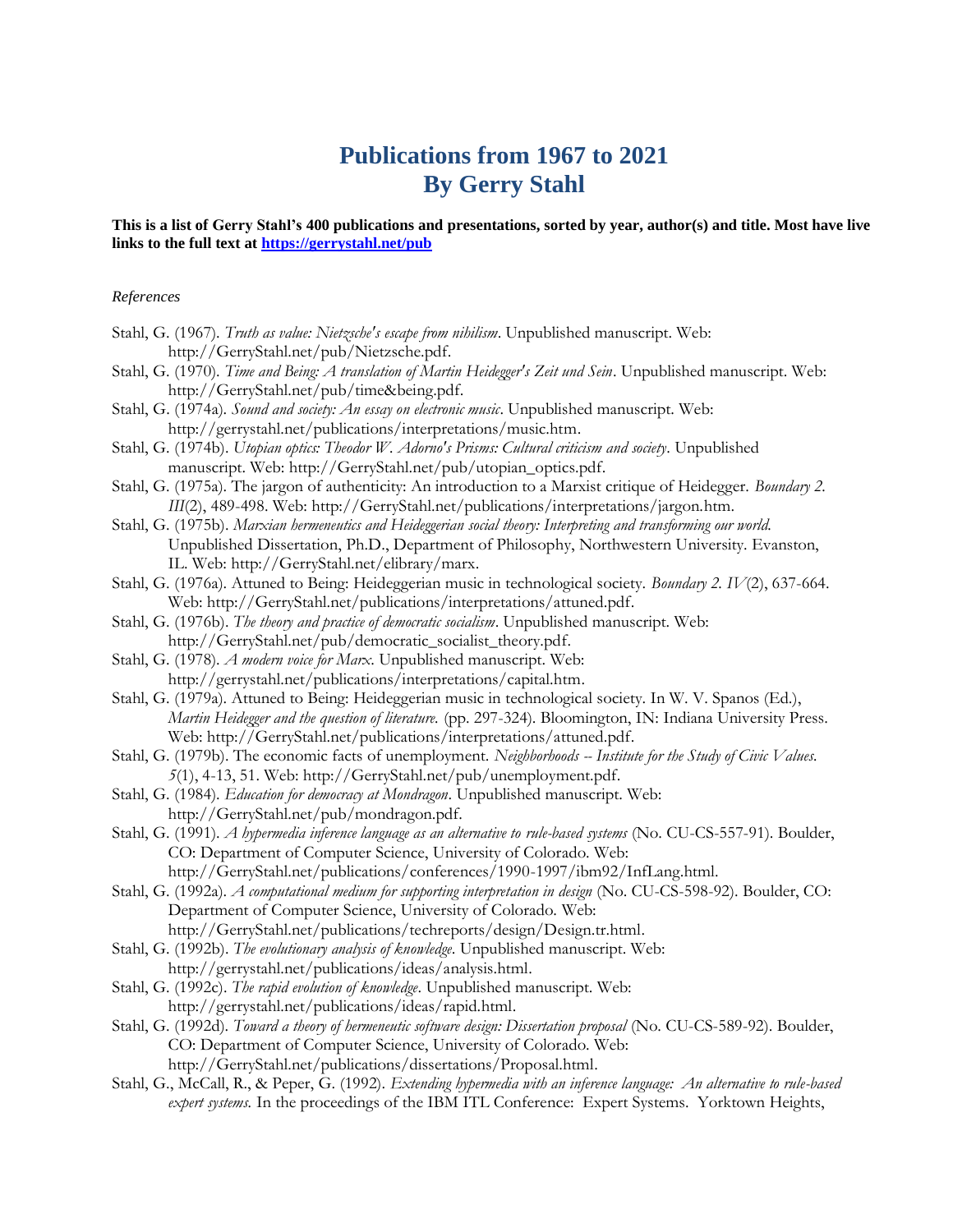NY. Proceedings pp. 160-167. Web: http://GerryStahl.net/publications/conferences/1990- 1997/ibm92/ExtHyper.html.

- Fischer, G., Nakakoji, K., Ostwald, J., Stahl, G., & Sumner, T. (1993a). *Embedding computer-based critics in the contexts of design.* In the proceedings of the Conference on Human Factors in Computing Systems (INTERChi '93). Amsterdam, NL. Proceedings pp. 157-164. Addison Wesley. Web: http://GerryStahl.net/publications/conferences/1990-1997/chi93/CHI93.html.
- Fischer, G., Nakakoji, K., Ostwald, J., Stahl, G., & Sumner, T. (1993b). Embedding critics in design environments. *Knowledge Engineering Review. 4*(8), 285-307. Web: http://GerryStahl.net/publications/journals/ker/index.html.
- Stahl, G. (1993a). *Interpretation in design: The problem of tacit and explicit understanding in computer support of cooperative design.* Unpublished Dissertation, Ph.D., Department of Computer Science, University of Colorado. Boulder, CO. Web: http://GerryStahl.net/elibrary/tacit.
- Stahl, G. (1993b). *Supporting situated interpretation.* In the proceedings of the Annual Meeting of the Cognitive Science Society (CogSci '93). Boulder, CO. Proceedings pp. 965-970. Lawrence Erlbaum. Web: http://GerryStahl.net/cscl/papers/ch13.pdf.
- Stahl, G. (1994). Hermes: Version 2.0 software source code. Library of Congress copyright : TXu000673209 / 1995-02-10. Web: http://GerryStahl.net/pub/hemes.pdf.
- Stahl, G. (1995). *Supporting personalizable learning* (No. CU-CS-788-95). Boulder, CO: Department of Computer Science, University of Colorado. Web: http://GerryStahl.net/publications/techreports/personalize/.
- Stahl, G., Sumner, T., & Owen, R. (1995). Share globally, adapt locally: Software to create and distribute student-centered curriculum. *Computers and Education. Special Issue on Education and the Internet. 24*(3), 237-246. Web: http://GerryStahl.net/cscl/papers/ch05.pdf.
- Stahl, G., Sumner, T., & Repenning, A. (1995). *Internet repositories for collaborative learning: Supporting both students and teachers.* In the proceedings of the International Conference on Computer Support for Collaborative Learning (CSCL '95). Bloomington, Indiana. Proceedings pp. 321-328. ACM Press. Web: http://GerryStahl.net/cscl/papers/ch06.pdf.
- Stahl, G. (1996a). Armchair missions to Mars: Using case-based reasoning and fuzzy logic to simulate a time series model of astronaut crews. *Knowledge-Based Systems. 9*, 409-415. Web: http://GerryStahl.net/publications/journals/crew/index.html.
- Stahl, G. (1996b). *On Alexander's pattern language as end-user programming*. Unpublished manuscript. Web: http://gerrystahl.net/publications/ideas/pattern.html.
- Stahl, G. (1996c). *Personalizing the Web* (No. CU-CS-836-96). Boulder, CO: Department of Computer Science, University of Colorado. Web:

http://GerryStahl.net/publications/techreports/www6/PAPER82.html.

- Stahl, G. (1996d). *Supporting interpretation in design* (No. CU-CS-598-92). Boulder, CO: Department of Computer Science, University of Colorado. Web: http://GerryStahl.net/publications/techreports/design/Design.tr.html.
- Stahl, G. (1996e). *We have to work in the future now. (in fact, we are already late.)*. Unpublished manuscript. Web: http://gerrystahl.net/publications/ideas/future.html
- Stahl, G. (1997a). *Consciousness without neural correlates*. Unpublished manuscript. Web: http://gerrystahl.net/publications/interpretations/Neural Correlates of Consc.html.
- Stahl, G. (1997b). *LSA visits the Chinese room*. Unpublished manuscript. Web:
	- http://gerrystahl.net/publications/interpretations/Chinese Room.html.
- Stahl, G. (1997c). Poster: WebGuide. Presented at the International Conference on Computer Support for Collaborative Learning (CSCL '97), Toronto, Canada. Web: http://gerrystahl.net/pub/cscl1997stahl.pdf.
- Fischer, G., Nakakoji, K., Ostwald, J., Stahl, G., & Sumner, T. (1998). Embedding critics in design environments. In M. T. Maybury & W. Wahlster (Eds.), *Readings in intelligent user interfaces.* (pp. 537- 561). New York: Morgan Kaufman. Web: http://GerryStahl.net/publications/journals/ker/index.html.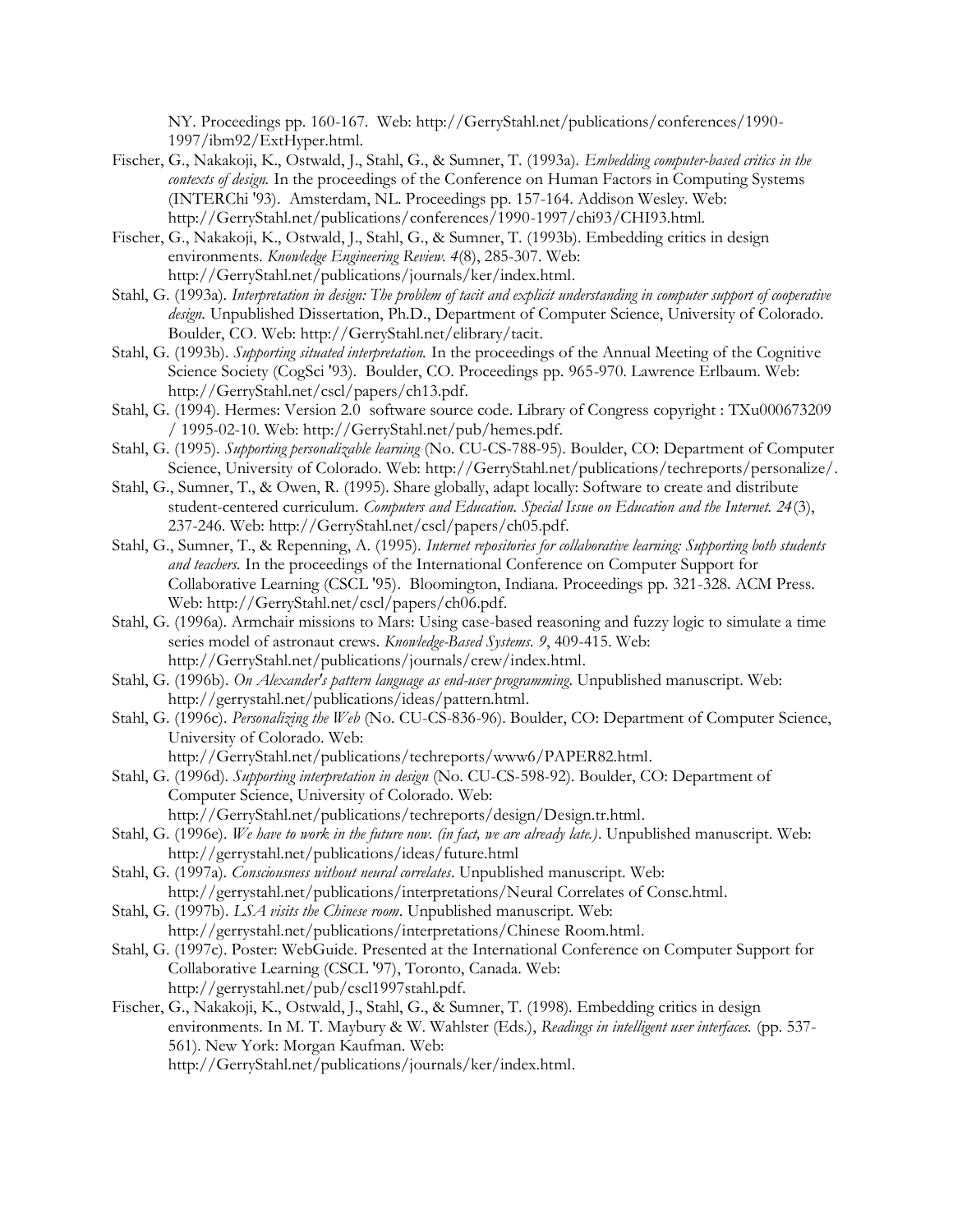- Koschmann, T., Ostwald, J., & Stahl, G. (1998). Panel position paper: Shouldn't we really be studying practice? Presented at the International Conference on the Learning Sciences (ICLS '98), Atlanta, GA. Web: http://GerryStahl.net/publications/conferences/1998/icls98/ICLS Workshop.html.
- Koschmann, T., & Stahl, G. (1998). Workshop presentation: Learning issues in problem-based learning: Situating collaborative information seeking. Workshop on technologies for collaborative information seeking [workshop position paper]. Presented at the ACM Conference on Computer Supported Cooperative Work (CSCW 98), Seattle, WA. Web: http://GerryStahl.net/publications/conferences/1998/cscw98/cscw\_workshop.html.
- Stahl, G. (1998a). *Collaborative information environments for innovative communities of practice.* In the proceedings of the German Computer-Supported Cooperative Work Conference (D-CSCW '98): Groupware und organizatorische Innovation. Dortmund, Germany. Proceedings pp. 195-210. Web: http://GerryStahl.net/publications/conferences/1998/dcscw98/dcscw.html.
- Stahl, G. (1998b). *Lela's birthday is a "lela birthday"*. Unpublished manuscript. Web: http://gerrystahl.net/publications/ideas/Lela Birthday.html.
- Stahl, G. (1998c). Poster: Presentation of WebGuide. Presented at the Annual conference of the Center for Innovative Learning Technologies (CILT '98), San Jose, CA. Web: http://GerryStahl.net/publications/conferences/1998/cscw98/cscw\_demo.html.
- Stahl, G. (1998d). *Software as a new art form*. Unpublished manuscript. Web: http://gerrystahl.net/publications/ideas/software\_art.html.
- Stahl, G. (1998e). *Software semiotics*. Unpublished manuscript. Web: http://gerrystahl.net/publications/ideas/semiotics.html.
- Stahl, G., & dePaula, R. (1998). Poster: Learning perspectives. Presented at the International Conference on the Learning Sciences (ICLS'98), Atlanta, GA. Web: http://GerryStahl.net/publications/conferences/1998/icls98/icls98.html.
- Stahl, G., Hermann, T., dePaula, R., & Loser, K.-U. (1998). Demo: WebGuide: Guiding cooperative work on the Web with support for perspectives and negotiation. Presented at the Computer Supported Cooperative Work (CSCW '98), Seattle, WA. Web: http://GerryStahl.net/publications/conferences/1998/cscw98/cscw\_demo.html.
- Stahl, G., & Herrmann, T. (1998). *Verschrankung von perspectiven durch Aushandlung (in German; translated by G. Stahl as: The sharing of perspectives by means of negotiation).* In the proceedings of the Interaktion in Web: Innovative Kommunikationsformen. Marburg, Germany. Proceedings pp. 95-112. Web: http://GerryStahl.net/publications/conferences/1998/verschrankung/index.html and http://GerryStahl.net/publications/conferences/1998/sharing/sharing.html.
- Stahl, G., Koschmann, T., & Barrows, H. S. (1998). *Problem-based learning: White paper for a collaboration*. Unpublished manuscript. Web: http://gerrystahl.net/publications/ideas/PBL white paper.html.
- Stahl, G. (1999a). Demo: WebGuide: Computational perspectives for learning communities. Presented at the Annual conference of the Center for Innovative Learning Technologies (CILT '99), San Jose, CA. Web: http://GerryStahl.net/publications/conferences/1999/cilt99/index.html.
- Stahl, G. (1999b). *Pow! Perspectives on the Web.* In the proceedings of the WebNet World Conference on the WWW and Internet (WebNet '99). Honolulu, HA. Proceedings pp. 91-99. Web: http://GerryStahl.net/cscl/papers/ch08.pdf.
- Stahl, G. (1999c). *Reflections on WebGuide: Seven issues for the next generation of collaborative knowledge-building environments.* In the proceedings of the International Conference on Computer Supported Collaborative Learning (CSCL '99). Palo Alto, CA. Proceedings pp. 600-610. Web: http://GerryStahl.net/cscl/papers/ch09.pdf.
- Stahl, G. (1999d). *Supporting personalization and reseeding-on-demand*. Unpublished manuscript. Web: http://gerrystahl.net/publications/ideas/gerry\_pp.html.
- Stahl, G. (1999e). WebGuide software source code. Web: http://GerryStahl.net/pub/webguide.zip.
- Stahl, G. (1999f). *WebGuide: Guiding collaborative learning on the Web with perspectives.* In the proceedings of the Annual Conference of the American Educational Research Association (AERA '99). Montreal, Canada. ERIC database. Web: http://GerryStahl.net/publications/conferences/1999/aera99/.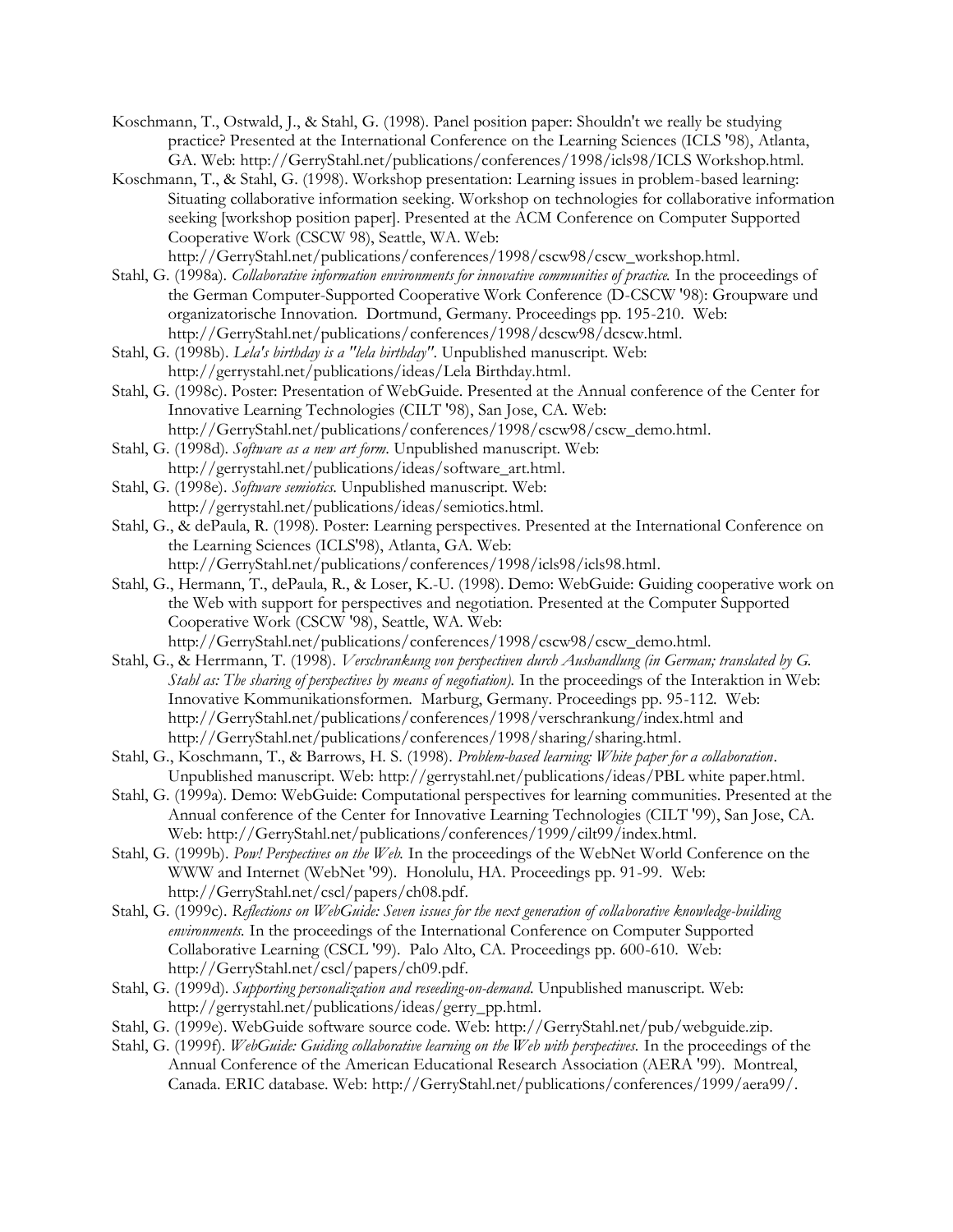- Stahl, G., & Herrmann, T. (1999). *Intertwining perspectives and negotiation.* In the proceedings of the ACM SIGGROUP Conference on Supporting Group Work (Group '99). Phoenix, AZ. Proceedings pp. 316-324. Web: http://GerryStahl.net/cscl/papers/ch07.pdf.
- Stahl, G., Koschmann, T., & Scardamalia, M. (1999). Workshop: Collaborating on the design and assessment of knowledge-building environments in the 2000's. Presented at the Computer Support for Collaborative Learning (CSCL '99), Stanford, CA. Web: http://GerryStahl.net/publications/conferences/1999/cscl99/cscl99\_workshop.html.
- Kintsch, E., Steinhart, D., Stahl, G., Matthews, C., Lamb, R., & the LSA Research Group. (2000). Developing summarization skills through the use of LSA-backed feedback. *Interactive Learning Environments. 8*(2), 87-109. Web: http://GerryStahl.net/publications/journals/ile2000/ile.html.
- Stahl, G. (2000a). Armchair missions to Mars: Using case-based reasoning and fuzzy logic to simulate a time series model of astronaut crews. In S. Pal, T. Dillon & D. Yeung (Eds.), *Soft computing in case based reasoning.* (pp. 321-334). London, UK: Springer Verlag. Web: http://GerryStahl.net/publications/journals/crew/index.html.
- Stahl, G. (2000b). Collaborative information environments to support knowledge construction by communities. *AI & Society. 14*, 1-27. Web: http://GerryStahl.net/cscl/papers/ch04.pdf.
- Stahl, G. (2000c). *A model of collaborative knowledge-building.* In the proceedings of the Fourth International Conference of the Learning Sciences (ICLS '00). B. Fischman & S. O'Conner-Divelbiss. Ann Arbor, MI. Proceedings pp. 70-77. Lawrence Erlbaum Associates. Web: http://GerryStahl.net/pub/icls2000.pdf.
- Stahl, G. (2000d). Review of "professional development for cooperative learning: Issues and approaches" [book review]. *Teaching and Learning in Medicine: An International Journal. 12*(4). Web: http://GerryStahl.net/cscl/papers/ch18.pdf.
- Stahl, G., & Hoadley, C. (2000). Workshop: Strategies for sustaining interaction in online discussion forums and virtual communities. Presented at the Annual Conference of the American Educational Research Association (AERA 2000), New Orleans, LA. Web: http://GerryStahl.net/publications/conferences/2000/aera2000/aera.html.
- Lenell, E., & Stahl, G. (2001). *Evaluating affordance short-circuits by reviewers and authors participating in on-line journal reviews.* In the proceedings of the European Computer Supported Collaborative Learning Conference (E-CSCL '01). Maastricht, NL. Proceedings pp. 406-413. Web: http://GerryStahl.net/publications/conferences/2001/ecscl2001/ecscl.html.
- Stahl, G. (2001). WebGuide: Guiding collaborative learning on the Web with perspectives. *Journal of Interactive Media in Education. 2001*(1). Web: http://www-jime.open.ac.uk/2001/1 and http://GerryStahl.net/cscl/papers/ch10.pdf.
- Stahl, G., & Sanusi, A. (2001). *Multi-layered perspectives on collaborative learning activities in a middle school rocket simulation project.* In the proceedings of the 22nd Annual Ethnography in Education Research Forum. Philadelphia, PA. Web:

http://GerryStahl.net/publications/conferences/2001/ethnography2001/ethnography.pdf.

- Ligorio, B., Talamo, A., Innaccone, A., Pontecorvo, C., Scheltinga, H., Stahl, G., et al. (2002). *Fostering a shared culture to develop a Web-based platform for international collaborative learning.* In the proceedings of the International Conference for Cultural Research and Activity Theory (ISCRAT 2002). Amsterdam, NL.
- Stahl, G. (2002a). Can community knowledge exceed its members'? *ACM SigGroup Bulletin. 23*(3), 1-13. Web: http://GerryStahl.net/publications/conferences/2003/group/workshop.pdf.
- Stahl, G. (Ed.). (2002b). *Computer support for collaborative learning: Foundations for a CSCL community. Proceedings of CSCL 2002. Boulder, Colorado, USA*. Mahway, NJ: Lawrence Erlbaum Associates. Web: http://isls.org/cscl/cscl2002proceedings.pdf.
- Stahl, G. (2002c). *Contributions to a theoretical framework for CSCL.* In the proceedings of the Computer support for collaborative learning: Foundations for a CSCL community. Proceedings of CSCL 2002. G. Stahl. Boulder, CO. Proceedings pp. 62-71. Lawrence Erlbaum Associates. Web: http://GerryStahl.net/cscl/papers/ch15.pdf.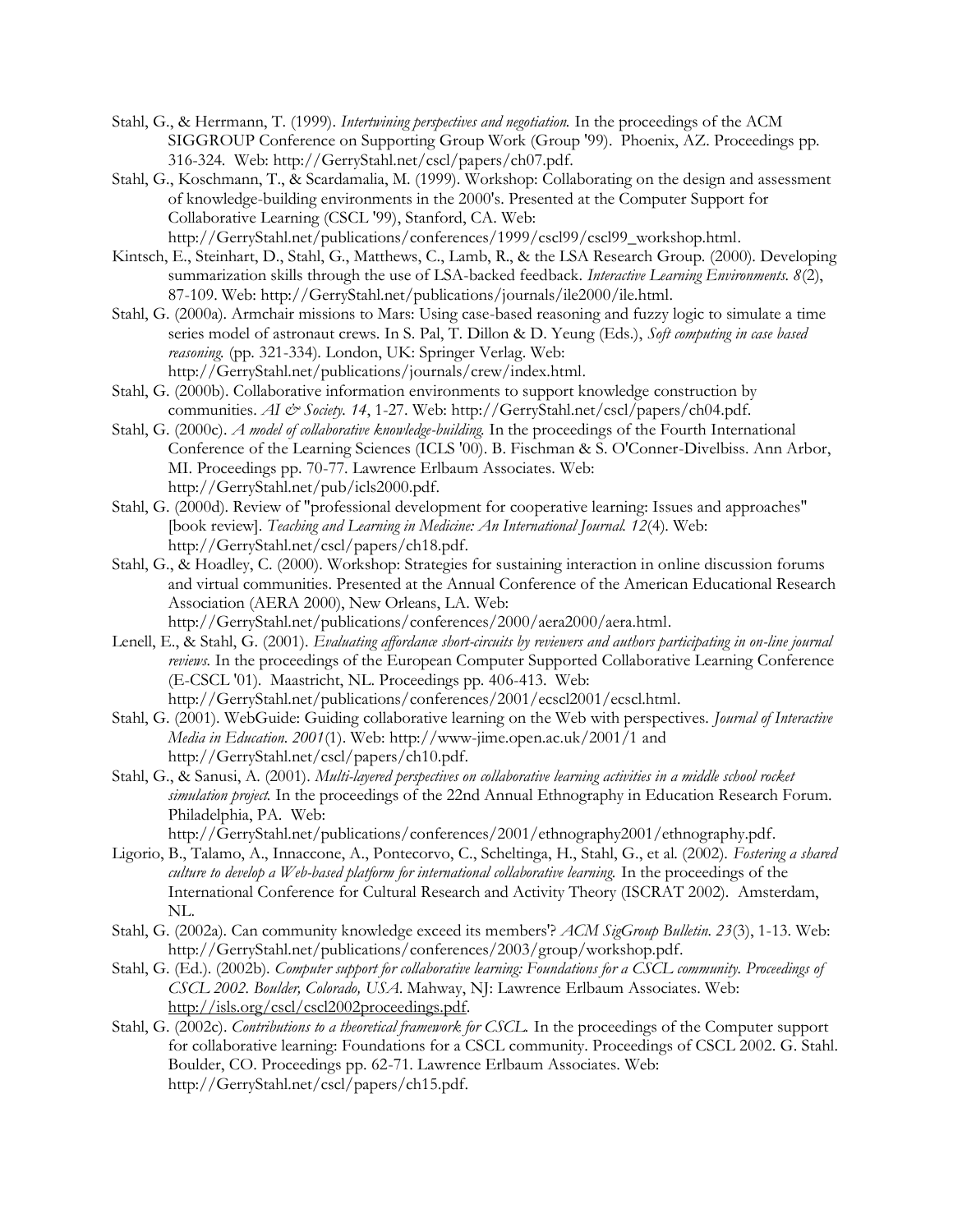- Stahl, G. (2002d). Groupware goes to school. In J. H. J. Pino (Ed.), *Groupware: Design, implementation and use: Proceedings of the 8th international workshop on groupware (CRIWG '02).* (pp. 7-24). La Serena, Chile: Springer Lecture Notes in Computer Science 2440. Web: http://GerryStahl.net/cscl/papers/ch11.pdf.
- Stahl, G. (2002e). Introduction: Foundations for a CSCL community. In G. Stahl (Ed.), *Computer support for collaborative learning: Foundations for a CSCL community. Proceedings of CSCL 2002. January 7-11. Boulder, Colorado, USA.* (pp. 1-2). Boulder, CO: Lawrence Erlbaum Associates. Web: http://GerryStahl.net/cscl/papers/ch19.pdf.
- Stahl, G. (2002f). Poster: The complexity of a collaborative interaction. Presented at the International Conference of the Learning Sciences (ICLS '02), Seattle, WA. Web: http://GerryStahl.net/cscl/papers/ch02.pdf.
- Stahl, G. (2002g). Rediscovering CSCL. In T. Koschmann, R. Hall & N. Miyake (Eds.), *CSCL 2: Carrying forward the conversation.* (pp. 169-181). Hillsdale, NJ: Lawrence Erlbaum Associates. Web: http://GerryStahl.net/cscl/papers/ch01.pdf.
- Stahl, G. (2002h). *Understanding educational computational artifacts across community boundaries.* In the proceedings of the International Society for Cultural Research and Activity Theory (ISCRAT '02). Amsterdam, NL. Proceedings pp. 49. Web: http://GerryStahl.net/cscl/papers/ch03.pdf.
- Stahl, G. (2002i). Workshop position paper: Analyzing and representing the building of collaborative knowing. Presented at the Computer Support for Cooperative Work (CSCW 2002), New Orleans, LA. Web: http://GerryStahl.net/publications/conferences/2002/cscw/workshop.pdf.
- Appelt, W., Ruland, R., & Stahl, G. (2003). Demo: Synergeia: A synchronous and asynchronous extension of BSCW for collaborative learning. Presented at the International Conference of Computer Support for Collaborative Learning (CSCL 2003), Bergen, Norway. *Proceedings* pp. 240-243. Web: http://GerryStahl.net/pub/appelt2003.pdf.
- Kirschner, P., Kreijns, K., Jarvela, S., Derks, R., Tu, C.-H., & Stahl, G. (2003). Panel: Is computer-supported collaborative learning asocial? Presented at the International Conference on Computer Support for Collaborative Learning (CSCL 2003), Bergen, Norway.
- Stahl, G. (2003a). *Can community knowledge exceed its members'?* In the proceedings of the International Conference on Groupware (GROUP '03). Sanibel Island, FL. Proceedings pp. 1-10. Web: http://GerryStahl.net/publications/conferences/2003/group/workshop.pdf.
- Stahl, G. (2003b). Can shared knowledge exceed the sum of its parts? In R. V. J. DeRidder (Ed.), *Knowledge sharing under distributed circumstances.* (pp. 85-88). Amsterdam, Netherlands: NWO-MES. Web: http://GerryStahl.net/publications/conferences/2003/c&t.
- Stahl, G. (2003c). *From computational artifact to cognitive artifact: A micro-ethnographic analysis of students building collaborative knowing about a rocket simulation.* In the proceedings of the 24th Annual Ethnography in Education Research Forum. Philadelphia, PA. Web: http://GerryStahl.net/publications/presentations/ethnog03/ethnog.pdf.
- Stahl, G. (2003d). *Keynote: The future of computer support for learning: An American/German delfic vision.* In the proceedings of the First Conference on e-Learning of the German Computer Science Society (DeLFI 2003). A. Bode, J. Desel, S. Rathmeyer & M. Wessner. Munich, Germany. Proceedings pp. 13-16. Web: http://GerryStahl.net/publications/presentations/delfi.
- Stahl, G. (2003e). *Knowledge negotiation in asynchronous learning networks.* In the proceedings of the Hawai'i International Conference on System Sciences (HICSS '03). Hawaii, HA. Proceedings pp. 3. Web: http://GerryStahl.net/cscl/papers/ch12.pdf.
- Stahl, G. (2003f). *Meaning and interpretation in collaboration.* In the proceedings of the Designing for Change in Networked Learning Environments: Proceedings of the International Conference on Computer Support for Collaborative Learning (CSCL '03). B. Wasson, S. Ludvigsen & U. Hoppe. Bergen, Norway. Proceedings pp. 523-532. Kluwer Publishers. Web: http://GerryStahl.net/cscl/papers/ch20.pdf.
- Stahl, G. (2003g). Mediation of group cognition. *ACM SigGroup Bulletin. 24*(3), 4-18. Web: http://GerryStahl.net/pub/mediation.pdf.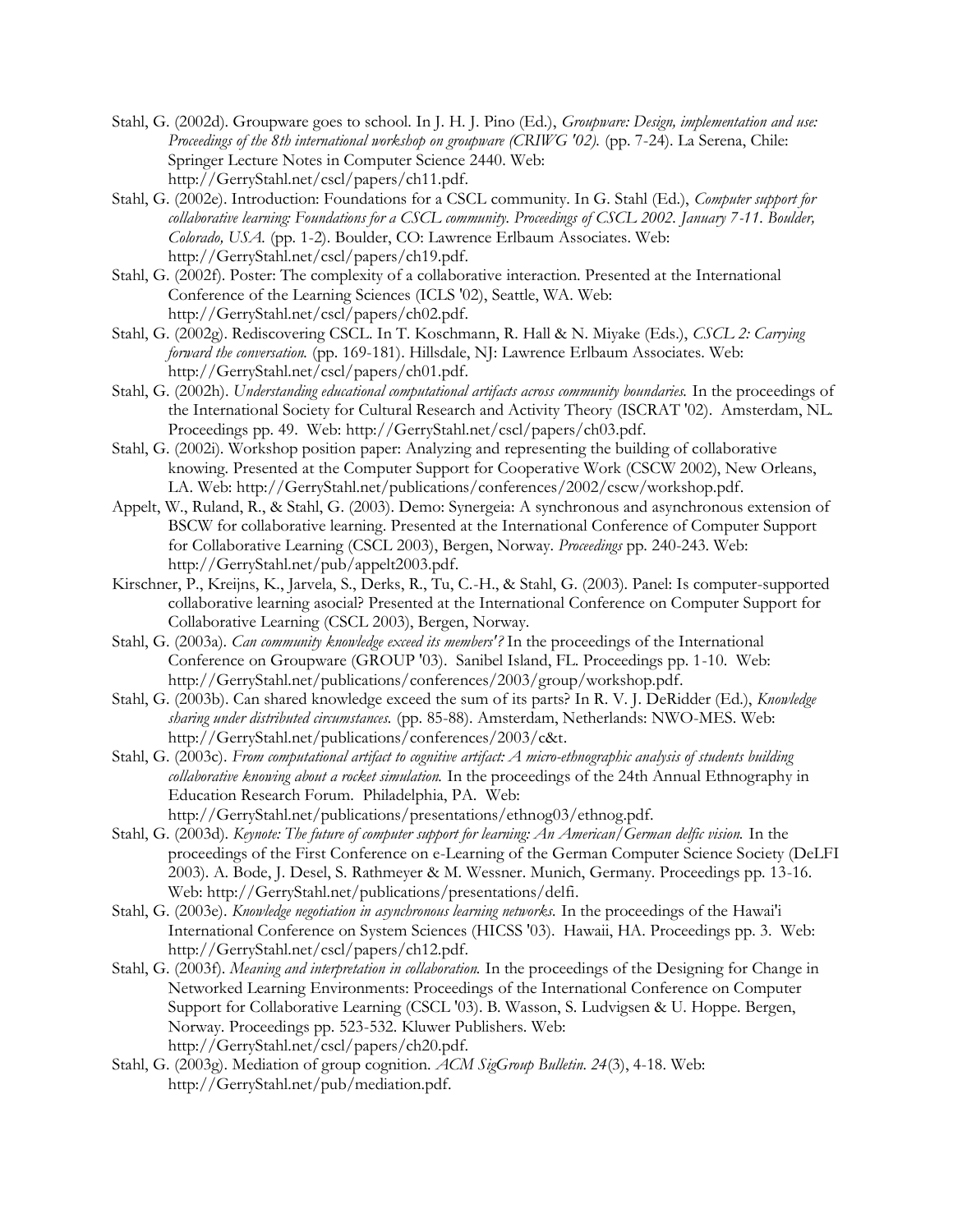- Stahl, G. (2003h). Poster: VMT: The virtual math teams project. Presented at the NSF NSDL Annual Project Meeting, Washington, DC. Web: http://GerryStahl.net/vmt/VMT\_poster.pdf.
- Collazos, C., Pino, J., Guerrero, L., Stahl, G., & Ochoa, S. (2004). *A model and a game for investigating, designing and teaching collaborative learning.* In the proceedings of the Sixth International Conference of the Learning Sciences (ICLS '04). Los Angeles, CA. Proceedings pp. 592. Web: http://GerryStahl.net/publications/conferences/2004/icls/collab\_paper.pd.
- Klamma, R., Rohde, M., & Stahl, G. (Eds.). (2004). *Siggroup bulletin: Special issue on community-based learning, explorations into theoretical groundings, empirical findings and computer support*. (Vol. 24). 100 pages. Web: http://GerryStahl.net/publications/journals/cbl.pdf.
- Klamma, R., Rohde, M., Stahl, G., & Wulf, V. (2004). Workshop: Community-based learning workshop: Explorations into theoretical groundings, empirical findings and computer support. Presented at the Sixth International Conference of the Learning Sciences (ICLS '04), Los Angeles, CA. Web: http://GerryStahl.net/pub/icls\_learning\_workshop.pdf.
- Koschmann, T., Stahl, G., & Zemel, A. (2004). *The video analyst's manifesto (or the implications of Garfinkel's policies for the development of a program of video analytic research within the learning sciences).* In the proceedings of the International Conference of the Learning Sciences (ICLS 2004). Los Angeles, CA. Proceedings pp. 278-285. Web: http://GerryStahl.net/pub/manifesto2004.pdf.
- Stahl, G. (2004a). Building collaborative knowing: Elements of a social theory of CSCL. In J.-W. Strijbos, P. Kirschner & R. Martens (Eds.), *What we know about CSCL: And implementing it in higher education.* (pp. 53-86). Boston, MA: Kluwer Academic Publishers. Web: http://GerryStahl.net/cscl/papers/ch16.pdf.
- Stahl, G. (2004b). *Collaborating with relational references [contribution to the workshop on representational support for knowledge building discourse].* In the proceedings of the Annual Meeting of the American Educational Research Association (AERA 04). San Diego, CA. Web: http://GerryStahl.net/publications/conferences/2004/aera.pdf.
- Stahl, G. (2004c). Groupware goes to school: Adapting BSCW to the classroom. *International Journal of Computer Applications Technology (IJCAT). 19 "Current approaches for groupware design, implementation and*  evaluation"(3/4), 162-174. Web: http://GerryStahl.net/publications/journals/ijcat2004/ijcat.pdf.
- Stahl, G. (2004d). *Thinking at the group unit of analysis.* In the proceedings of the CSCL SIG Symposium of the European Union Kaleidoscope Network of Excellence (KAL '04). Lausanne, Switzerland. Web: http://GerryStahl.net/pub/kal2004.pdf & http://GerryStahl.net/pub/kal2004ppt.pdf.
- Stahl, G., & Carell, A. (2004). Kommunikationskonzepte [the role of communication concepts for CSCL pedagogy] (A. Carell, Trans.). In J. Haake, G. Schwabe & M. Wessner (Eds.), *CSCL-kompendium.* (pp. 229-237). Frankfurt, Germany: Oldenburg. Web: http://GerryStahl.net/publications/journals/rolle.pdf.
- Stahl, G., Shumar, W., & Weimar, S. (2004). Poster: Diversity in virtual math teams. Presented at the Sixth International Conference of the Learning Sciences (ICLS '04), Los Angeles, CA. *Proceedings* pp. 636. Web: http://GerryStahl.net/pub/icls2004poster.pdf.
- Stahl, G., & Strijbos, J. W. (2004). *A multi-dimensional coding scheme for mathematical collaboration*. Web: http://GerryStahl.net/pub/multi\_dim\_codes.pdf.
- Çakir, M. P., Xhafa, F., Zhou, N., & Stahl, G. (2005). *Thread-based analysis of patterns of collaborative interaction in chat.* In the proceedings of the Artificial Intelligence in Education. C. Looi, McCalla, G., Bredeweg, B., and Breuker, J. Amsterdam, NL. Proceedings pp. 120-127. IOS Press. Web: http://GerryStahl.net/pub/aied2005.pdf.
- Dominguez, C., Uhlig, P., Brown, J., Gurevich, O., Shumar, W., Stahl, G., et al. (2005). *Studying and supporting collaborative care processes.* In the proceedings of the Human Factors & Ergonomics Society (HFES 2005) June 13, 2005. Web: http://GerryStahl.net/pub/hfes2005.pdf.
- Sarmiento, J., Trausan-Matu, S., & Stahl, G. (2005a). *Co-constructed narratives in online, collaborative mathematics problem solving.* In the proceedings of the international conference on AI in Education (AI-Ed 2005). Amsterdam, Netherlands. Web: http://GerryStahl.net/pub/aiedwkshp.pdf.
- Sarmiento, J., Trausan-Matu, S., & Stahl, G. (2005b). *Dialogical perspectives on narratives in collaborative mathematics problem-solving.* In the proceedings of the International Symposium on Organizational Learning and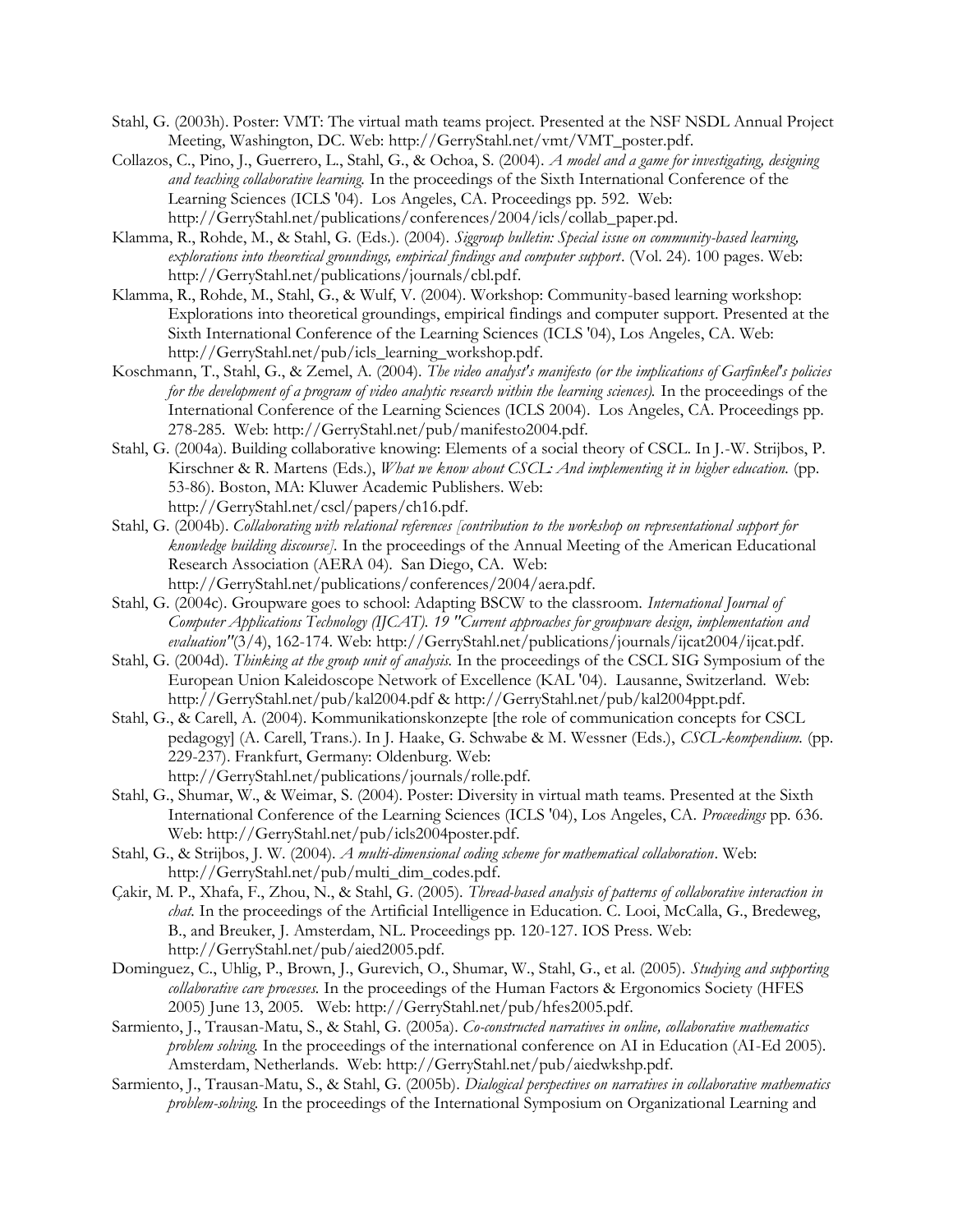Knowledge Work Management (OL-KWM 2005). C.Niculescu & A.Ionita. Bucharest, Romania. Proceedings pp. 88-99. Web: http://GerryStahl.net/pub/romania.pdf.

- Stahl, G. (2005a). Discussant: Measurement challenges for collaborative learning research. Presented at the Eleventh Biannual Conference of the European Association for Research in Learning and Instruction (EARLI 2005), Nicosia, Cyprus. Web: http://GerryStahl.net/pub/earli2005discuss.pdf & http://GerryStahl.net/pub/earli2005discussppt.pdf.
- Stahl, G. (2005b). *Group cognition in chat: Methods of interaction / methodologies of analysis.* In the proceedings of the Kaleidoscope CSCL SIG Workshop on Analysis of Interaction and Learning (NAIL 2005). Gothenburg, Sweden. Web: http://GerryStahl.net/pub/nail2005.pdf & http://GerryStahl.net/pub/nail2005ppt.pdf.
- Stahl, G. (2005c). Group cognition in computer assisted learning. *Journal of Computer Assisted Learning.* Web: http://GerryStahl.net/publications/journals/JCAL.pdf.
- Stahl, G. (2005d). *Group cognition in online collaborative mathematics problem solving.* In the proceedings of the 11th Biennial Conference of the European Association for Research on Learning and Instruction (EARLI 2005). Nicosia, Cyprus. Proceedings pp. 291. Web: http://GerryStahl.net/pub/earli2005.pdf & http://GerryStahl.net/pub/earli2005ppt.pdf.
- Stahl, G. (2005e). *Group cognition: The collaborative locus of agency in CSCL.* In the proceedings of the international conference on Computer Support for Collaborative Learning (CSCL '05). T. Koschmann, D. Suthers & T.-W. Chan. Taipei, Taiwan. Proceedings pp. 632-640. Lawrence Erlbaum Associates. Web: http://GerryStahl.net/pub/cscl2005.pdf & http://GerryStahl.net/pub/cscl2005ppt.pdf.
- Stahl, G. (2005f). *Keynote: Groups, group cognition*  $\breve{c}$  *groupware*. In the proceedings of the Groupware: Design, Implementation, and Use, 11th International Workshop, CRIWG 2005, Porto de Galinhas, Brazil. S. L. a. A. C. S. Hugo Fuks. Racife, Brazil. Proceedings pp. 1-16. Springer. Web: http://GerryStahl.net/pub/criwg2005.pdf & http://GerryStahl.net/pub/criwg2005ppt.pdf. Doi: http://dx.doi.org/10.1007/11560296\_1.
- Stahl, G. (2005g). *Reflections on supporting and studying collaborative team formation in post-cardiac surgery care*. Philadelphia, PA: College of Information Science & Technology, Drexel University. Web: http://GerryStahl.net/pub/collabcare.pdf.
- Stahl, G. (2005h). *Sustaining online collaborative problem solving with math proposals [winner of best paper award].* In the proceedings of the International Conference on Computers and Education (ICCE 2005). Singapore, Singapore. Proceedings pp. 436-443. Web: http://GerryStahl.net/pub/icce2005.pdf & http://GerryStahl.net/pub/icce2005ppt.pdf.
- Stahl, G., Weimar, S., Fetter, A., & Sarmiento, J. (2005). *Virtual math teams: Studying and supporting online collaborative problem-solving.* In the proceedings of the Annual Meeting of the National Council of Teachers of Mathematics (NCTM 2005). Anaheim, CA. Web: http://GerryStahl.net/pub/nctm2005ppt.pdf.
- Stahl, G., Weimar, S., Shumar, W., Çakir, M. P., Sarmiento, J., Toledo, R., et al. (2005). Four posters: Virtual math teams; quantitative analysis of interaction patterns in chat; conversation analysis of problemsolving methods in chat; designing software to support collaborative math learning. Presented at the international conference on Computer Support for Collaborative Learning (CSCL 2005), Taipei, Taiwan. Web: http://GerryStahl.net/pub/csclp1.pdf & http://GerryStahl.net/pub/csclp2.pdf & http://GerryStahl.net/pub/csclp3.pdf & http://GerryStahl.net/pub/csclp4.pdf.
- Strijbos, J. W., & Stahl, G. (2005). *Chat-based problem solving in small groups: Developing a multi-dimensional coding scheme.* In the proceedings of the Eleventh Biannual Conference of the European Association for Research in Learning and Instruction (EARLI 2005). Nicosia, Cyprus. Proceedings pp. 93. Web: http://GerryStahl.net/pub/earli2005jw.pdf.
- Zemel, A., Shumar, W., Stahl, G., Dominguez, C., Brown, J., Zipperer, L., et al. (2005). *Communications analysis of the Concord collaborative care model.* In the proceedings of the Safety and Health Insurance (SAHI 2005). Saint Louis, Missouri. Web: http://GerryStahl.net/pub/sahi2005.pdf.
- Zemel, A., Xhafa, F., & Stahl, G. (2005). *Analyzing the organization of collaborative math problem-solving in online chats using statistics and conversation analysis.* In the proceedings of the Groupware: Design, Implementation, and Use: 11th International Workshop, CRIWG 2005. H. Fuks, S. Lukosch & A. C. Salgado. Porto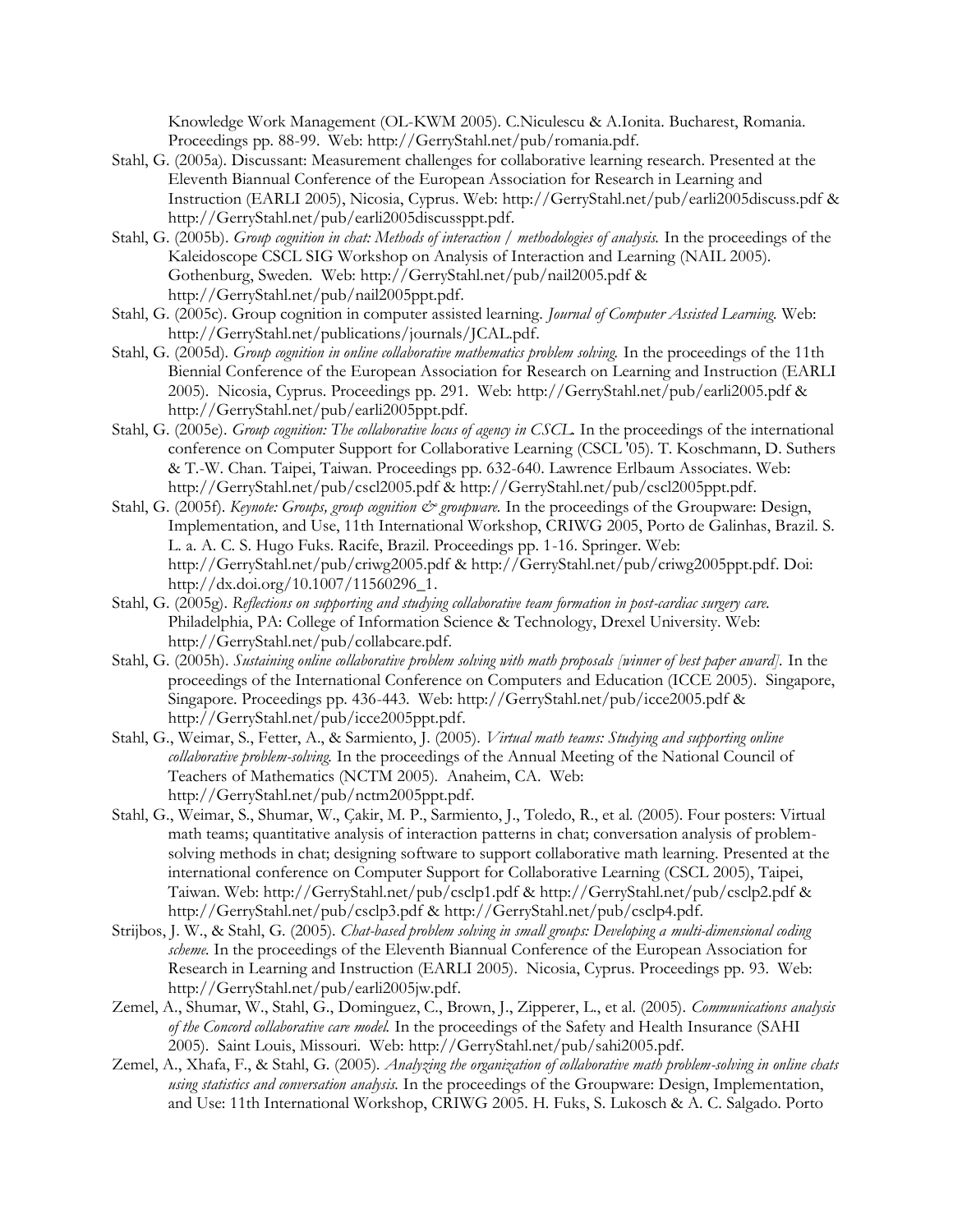de Galinhas, Brazil. Proceedings pp. 271-283. Springer Lecture Notes in Computer Science. Web: http://GerryStahl.net/pub/criwg2005zemel.pdf. Doi: http://dx.doi.org/10.1007/11560296.

- Çakir, M. P., Sarmiento, J., & Stahl, G. (2006). *Shared deictic referencing in online mathematics discourse.* In the proceedings of the 27th Urban Ethnography in Education Research Forum 2006. Philadelphia, PA. Web: http://GerryStahl.net/pub/ethned2006.pdf.
- Collazos, C. A., Guerrero, L., Pino, J., Stahl, G., & Ochoa, S. (2006). *A model and a game for investigating and designing collaborative learning environments.* In the proceedings of the Simposio Internacional Informatica Educativa (SIIE 2006). Leon, Spain. Web: http://GerryStahl.net/pub/siie06.pdf.
- Renninger, K. A., Stahl, G., Suthers, D., Marlino, M., Weimar, S., Derry, S., et al. (2006). Workshop: Studying engaged learning in online communities. Presented at the International Conference of the Learning Sciences (ICLS 2006), Bloomington, IN. Web: http://GerryStahl.net/pub/icls2006eloc.pdf.
- Rohde, M., Wulf, V., & Stahl, G. (Eds.). (2006). *Behavior and information technology (bit): Special issue on computer support for learning communities*. Web: http://GerryStahl.net/pub/bit.pdf.
- Sarmiento, J., & Stahl, G. (2006). *Sustaining and bridging sense-making and collaborative learning across multiple interaction spaces.* In the proceedings of the ASIS&T Annual Meeting (ASIS&T 2006). Austin, TX. Web: http://GerryStahl.net/pub/asist2006.pdf.
- Sarmiento, J., Stahl, G., & Weimar, S. (2006). *Assessing mathematical thinking from online, collaborative problemsolving.* In the proceedings of the Conference of the National Council of Teachers of Mathematics (NCTM 2006). St. Louis, MO. Web: http://GerryStahl.net/pub/nctm2006.pdf.
- Stahl, G. (2006a). Analyzing and designing the group cognitive experience. *International Journal of Cooperative Information Systems (IJCIS). 15*, 157-178. Web: http://GerryStahl.net/pub/ijcis.pdf.
- Stahl, G. (2006b). Engaging with engaged learning. In D. Hung & M. S. Khine (Eds.), *Engaged learning with emerging technologies.* (pp. i-v). Boston: Springer. Web: http://GerryStahl.net/pub/engagement.pdf.
- Stahl, G. (2006c). *The generalization of knowledge by a virtual team.* In the proceedings of the symposium on Leveraging Human Generalization Abilities for Optimal Learning. M. Banich. Boulder, CO. Web: http://GerryStahl.net/pub/generalization.htm.
- Stahl, G. (2006d). *Group cognition: Computer support for building collaborative knowledge*. Cambridge, MA: MIT Press. Web: http://GerryStahl.net/elibrary/gc. Doi: http://mitpress.mit.edu/books/group-cognition.
- Stahl, G. (2006e). Interview about chat. *Newsletter of the Asia-Pacific Society for Computers in Education (APSCE)*. *1*(2), 4-5. Web: http://GerryStahl.net/pub/rptel\_interview.pdf.
- Stahl, G. (2006f). *Meaning making in small groups.* In the proceedings of the Interactive Symposium on "Engaged learning in online communities: Forging a research agenda" at the Annual Meeting of the American Educational Research Association (AERA 2006). San Francisco, CA. Web: http://GerryStahl.net/pub/aera2006.pdf.
- Stahl, G. (2006g). Scripting group cognition: The problem of guiding situated collaboration. In F. Fischer, H. Mandl, J. Haake & I. Kollar (Eds.), *Scripting computer-supported collaborative learning: Cognitive, computational and educational perspectives.* (pp. 327-335). Dodrecht, Netherlands: Kluwer-Springer Verlag. Web: http://GerryStahl.net/pub/scripting.pdf.
- Stahl, G. (2006h). Supporting group cognition in an online math community: A cognitive tool for small-group referencing in text chat. *Journal of Educational Computing Research (JECR) special issue on Cognitive tools for collaborative communities. 35*(2), 103-122. Web: http://GerryStahl.net/pub/jecr.pdf.
- Stahl, G. (2006i). Sustaining group cognition in a math chat environment. *Research and Practice in Technology Enhanced Learning (RPTEL). 1*(2), 85-113. Web: http://GerryStahl.net/pub/rptel.pdf.
- Stahl, G. (2006j). *Virtual math teams project: An overview of VMT*. Web: http://www.mathforum.org/vmt/TheVMTProject.pdf.
- Stahl, G., Çakir, M. P., & Sarmiento, J. (2006). *Group cognition in online chat: How virtual math teams construct their cognitive experience.* In the proceedings of the Human-Computer Interaction Consortium (HCIC 2006). Fraser, CO. Web: http://GerryStahl.net/pub/hcic2006.pdf.
- Stahl, G., & Hesse, F. (2006a). Building knowledge in the classroom, building knowledge in the CSCL community. *International Journal of Computer-Supported Collaborative Learning. 1*(2), 163-165. Web: http://ijcscl.org/?go=contents.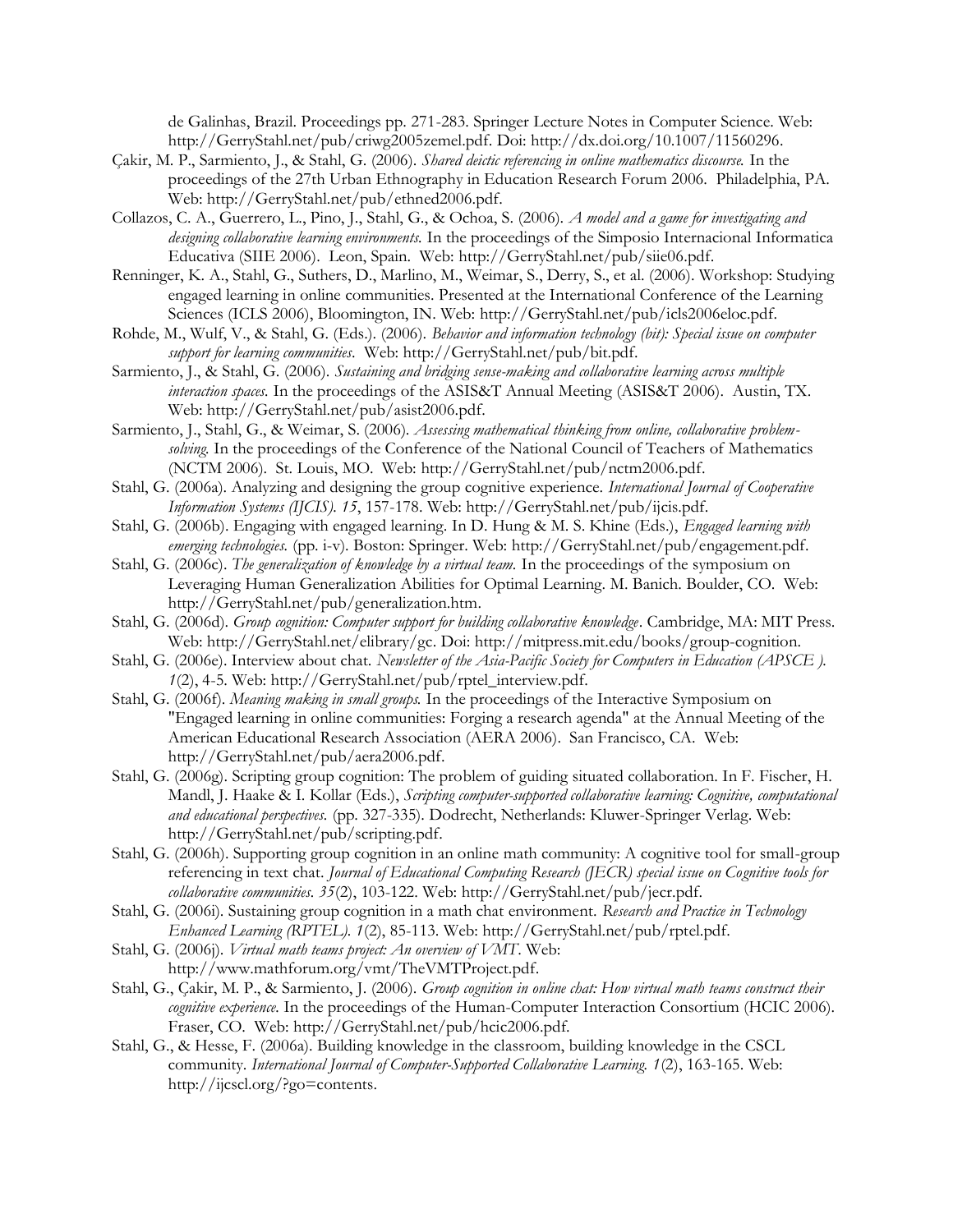Stahl, G., & Hesse, F. (2006b). Focusing on participation in group meaning making. *International Journal of Computer-Supported Collaborative Learning. 1*(3), 311-313. Web: http://ijcscl.org/?go=contents.

- Stahl, G., & Hesse, F. (2006c). ijCSCL -- a journal for research in CSCL. *International Journal of Computer-Supported Collaborative Learning. 1*(1), 3-7. Web: http://ijcscl.org/?go=contents.
- Stahl, G., & Hesse, F. (Eds.). (2006d). *International journal of computer-supported collaborative learning*. New York, NY: Springer. Vol. 1, 4 quarterly issues, 511 pages. Web: http://ijcscl.org/?go=contents. Doi: http://www.springerlink.com/content/120055/.
- Stahl, G., & Hesse, F. (2006e). Social practices of computer-supported collaborative learning. *International Journal of Computer-Supported Collaborative Learning. 1*(4), 409-412. Web: http://ijcscl.org/?go=contents.
- Stahl, G., Koschmann, T., & Suthers, D. (2006). Computer-supported collaborative learning: An historical perspective. In R. K. Sawyer (Ed.), *Cambridge handbook of the learning sciences.* (pp. 409-426). Cambridge, UK: Cambridge University Press. Web: http://GerryStahl.net/elibrary/global.
- Stahl, G., Rohde, M., & Wulf, V. (2006). Introduction: Computer support for learning communities. *Behavior and Information Technology (BIT). 26*(1), 1-3. Web: http://GerryStahl.net/pub/bit\_intro.pdf.
- Stahl, G., & Zemel, A. (2006). Workshop: Interaction & learning in chat environments: A workshop with data sessions. Presented at the International Conference of the Learning Sciences (ICLS 2006), Bloomington, IN. Web: http://GerryStahl.net/pub/icls2006chat.pdf.
- Stahl, G., Zemel, A., Sarmiento, J., Çakir, M. P., Weimar, S., Wessner, M., et al. (2006). *Shared referencing of mathematical objects in chat.* In the proceedings of the International Conference of the Learning Sciences (ICLS 2006). Bloomington, IN. Proceedings pp. 716-722. Web: http://GerryStahl.net/pub/icls2006.pdf.
- Stahl, G., & Zhou, N. (2006). *The virtual math teams project: A global math discourse community.* In the proceedings of the International Conference on Computers and Education (ICCE '06). Beijing, China. Web: http://GerryStahl.net/pub/icce2006.pdf.
- Trausan-Matu, S., Stahl, G., & Sarmiento, J. (2006). Polyphonic support for collaborative learning. In Y. A. Dimitriadis (Ed.), *Groupware: Design, implementation, and use: Proceedings of the 12th international workshop on groupware, CRIWG 2006, medina del campo, Spain, september 17-21, 2006. LNCS 4154.* (pp. 132-139). Berlin: Springer Verlag. Web: http://GerryStahl.net/pub/interanimation.pdf.
- Wessner, M., Shumar, W., Stahl, G., Sarmiento, J., Mühlpfordt, M., & Weimar, S. (2006). *Designing an online service for a math community.* In the proceedings of the International Conference of the Learning Sciences (ICLS 2006). Bloomington, IN. Proceedings pp. 818-824. Web: http://GerryStahl.net/pub/icls2006design.pdf.
- Zhou, N., & Stahl, G. (2006). *Information behavior of small groups.* In the proceedings of the Connections 2006 (The Great Lakes Information Studies Conference). Syracuse, NY. Web: http://GerryStahl.net/pub/connections2006.pdf.
- Çakir, M. P., & Stahl, G. (2007). *Virtual math teams: Designing software support for collaborative math problem solving online.* In the proceedings of the Annual Meeting of the Turkish American Scientists and Scholars Association (TASSA 2007). New Haven, CT. Web: http://GerryStahl.net/pub/tassa2007.pdf.
- Çakir, M. P., Zemel, A., & Stahl, G. (2007). *The organization of collaborative math problem solving activities across dual interaction spaces.* In the proceedings of the international conference on Computer-Supported Collaborative Learning (CSCL '07). New Brunswick, NJ. Web: http://GerryStahl.net/vmtwiki/murat.pdf.
- Collazos, C. A., Guerrero, L. A., Pino, J. A., Ochoa, S., & Stahl, G. (2007). Designing collaborative learning environments using digital games. *Journal of Universal Computer Science. 13*(7), 781-791. Web: http://GerryStahl.net/pub/jucs2007.pdf.
- Koschmann, T., Stahl, G., & Zemel, A. (2007). The video analyst's manifesto (or the implications of Garfinkel's policies for the development of a program of video analytic research within the learning sciences). In R. Goldman, R. Pea, B. Barron & S. Derry (Eds.), *Video research in the learning sciences.* (pp. 133-144). Mahway, NJ: Lawrence Erlbaum Associates. Web: http://GerryStahl.net/publications/journals/manifesto.pdf.
- Mühlpfordt, M., & Stahl, G. (2007). *The integration of synchronous communication across dual interaction spaces.* In the proceedings of the International Conference of CSCL: Of mice, minds, and society (CSCL 2007). C.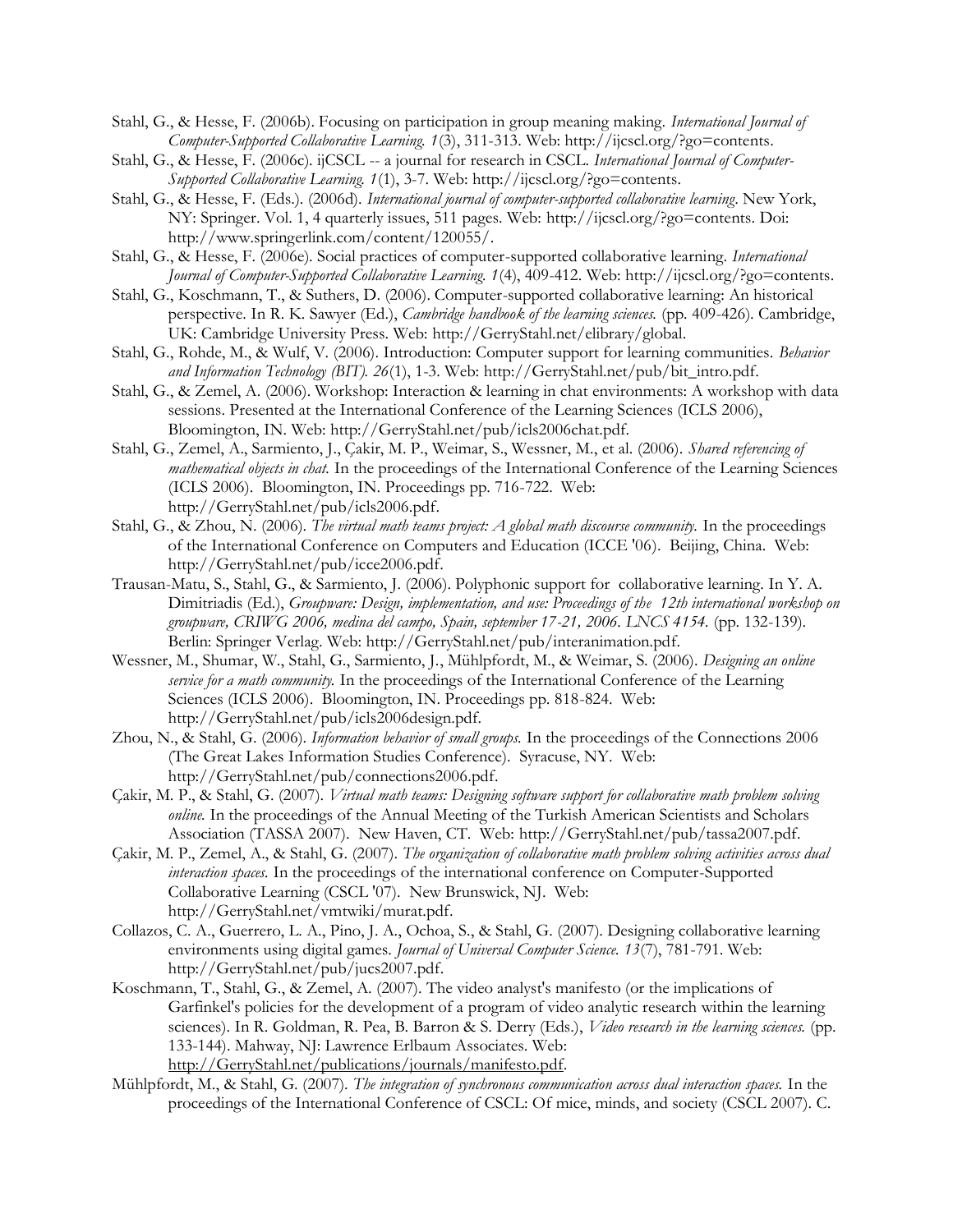Chinn, G. Erkens & S. Puntambekar. New Brunswick, NJ. Web: http://GerryStahl.net/vmtwiki/martin.pdf.

- Sarmiento, J., & Stahl, G. (2007a). *Bridging and persistence in sustained, collaborative problem solving online.* In the proceedings of the Hawaii International Conference on System Sciences (HICSS 2007). Hawaii, HI. Web: http://GerryStahl.net/pub/hicss07.
- Sarmiento, J., & Stahl, G. (2007b). *Group creativity in virtual math teams: Interactional mechanisms for referencing, remembering and bridging*. In the proceedings of the Creativity and Cognition Conference. Baltimore, MD. Web: http://GerryStahl.net/vmtwiki/johann2.pdf.
- Stahl, G. (2007a). CSCL and its flash themes. *International Journal of Computer-Supported Collaborative Learning. 2*(4), 359-362. Web: http://ijcscl.org/?go=contents.
- Stahl, G. (2007b). *Meaning making in CSCL: Conditions and preconditions for cognitive processes by groups.* In the proceedings of the international conference on Computer-Supported Collaborative Learning (CSCL '07). C. Chinn, G. Erkens & S. Puntambekar. New Brunswick, NJ. ISLS. Web: http://GerryStahl.net/pub/cscl07.pdf.
- Stahl, G. (2007c). *The role of a wiki in supporting group cognition.* In the proceedings of the Open Learning Initiative. Pittsburgh, PA. Web: http://GerryStahl.net/pub/oli2007.pdf.
- Stahl, G. (2007d). Workshop: Chat analysis in virtual math teams. Presented at the International Conference of Computer-Supported Collaborative Learning (CSCL 2007), New Brunswick, NJ. Web: http://vmt.mathforum.org/vmtwiki/index.php/Chat\_Analysis\_Workshop.
- Stahl, G., & Hesse, F. (Eds.). (2007a). *International journal of computer-supported collaborative learning*. New York, NY: Springer. Vol. 2, 4 quarterly issues, 500 pages. Web: http://ijcscl.org/?go=contents. Doi: http://www.springerlink.com/content/120055/.
- Stahl, G., & Hesse, F. (2007b). Panel: Making use of productive tensions in CSCL. Presented at the International Conference of Computer-Supported Collaborative Learning (CSCL 2007), New Brunswick, NJ. Web: http://mathforum.org/wiki/VMT?MethodologySymposium.
- Stahl, G., & Hesse, F. (2007c). Welcome to the future: ijCSCL volume 2. *International Journal of Computer-Supported Collaborative Learning. 2*(1), 1-5. Web: http://ijcscl.org/?go=contents.
- Stahl, G., & Sarmiento, J. (2007). *Social computing for educational knowledge building.* In the proceedings of the GROUP 2007. Sanibel Island, FL. Web: http://GerryStahl.net/pub/group2007.pdf.
- Stahl, G., Suthers, D. D., & Hesse, F. (2007). A double issue for CSCL 2007. *International Journal of Computer-Supported Collaborative Learning. 2*(2-3), 127-131. Web: http://ijcscl.org/?go=contents.
- Stahl, G., Toledo, R., & Sarmiento, J. (2007). *Using chat analysis to understand engaged learning in the virtual math teams online community.* In the proceedings of the Annual Meeting of the American Educational Research Association (AERA 2007). Chicago, IL. Web: http://GerryStahl.net/pub/aera07.pdf.
- Stahl, G., Wee, J. D., & Looi, C.-K. (2007). *Using chat, whiteboard and wiki to support knowledge building.* In the proceedings of the International Conference on Computers in Education (ICCE 07). Hiroshima, Japan. Web: http://GerryStahl.net/pub/icce07.pdf.
- Strijbos, J. W., & Stahl, G. (2007). Methodological issues in developing a multi-dimensional coding procedure for small group chat communication. *Learning*  $\mathcal{C}$  *Instruction. Special issue on measurement challenges in collaborative learning research. 17*(4), 394-404. Web: http://GerryStahl.net/vmtwiki/jw.pdf.
- Toledo, R. P. S., Zemel, A., & Stahl, G. (2007). *Resolving differences: Twists and turns in a synchronous online collaborative mathematics problem-solving session.* In the proceedings of the international conference on Computer-Supported Collaborative Learning (CSCL '07). New Brunswick, NJ. Web: http://GerryStahl.net/vmtwiki/ramon.pdf.
- Trausan-Matu, S., Stahl, G., & Sarmiento, J. (2007). *Polyphonic inter-animation of voices in chat.* In the proceedings of the international conference on Computer-Supported Collaborative Learning (CSCL '07). New Brunswick, NJ. Web: http://GerryStahl.net/vmtwiki/stefan.pdf.
- Zhou, N., & Stahl, G. (2007a). *Information behavior of small groups: Implications for design of digital libraries.* In the proceedings of the Joint Conference of Digital Libraries (JCDL '07). Vancouver, Canada. Web: http://GerryStahl.net/pub/jcdl2007.pdf.
- Zhou, N., & Stahl, G. (2007b). *Towards building a math discourse community: Investigating collaborative information behavior.* In the proceedings of the HCI International 2007. D. Schuler. Beijing, China. Proceedings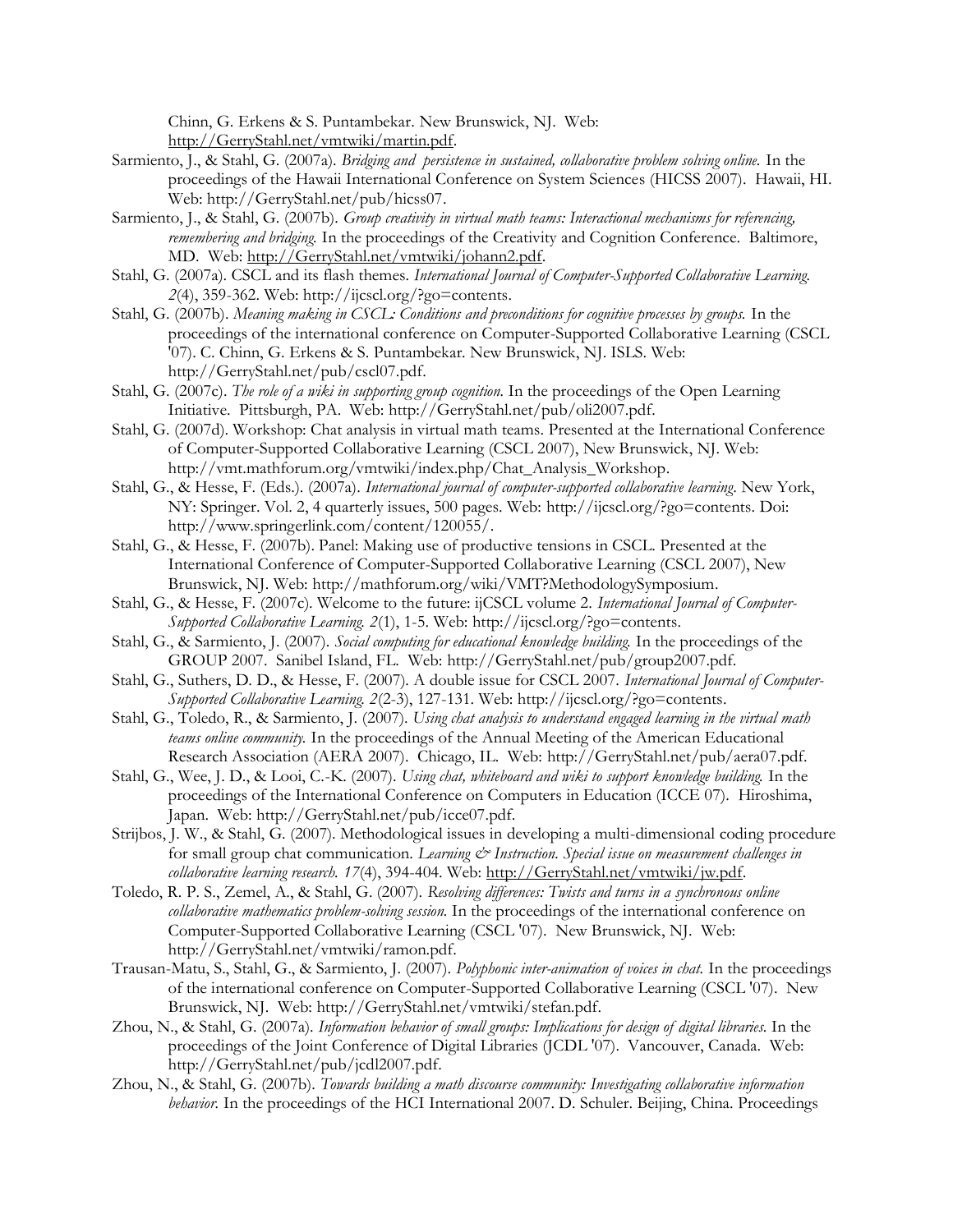pp. 509-518. Springer Lecture Notes in Computer Science. Web:

http://GerryStahl.net/pub/hcii2007.pdf. Doi: http://dx.doi.org/10.1007/978-3-540-73257-0.

- Zhou, N., Zemel, A., & Stahl, G. (2007). *Information as a social achievement: Collaborative information behavior in CSCL.* In the proceedings of the international conference on Computer-Supported Collaborative Learning (CSCL '07). New Brunswick, NJ. Web: http://GerryStahl.net/vmtwiki/nan.pdf.
- Çakir, M. P., & Stahl, G. (2008). *Collaborative information behavior of virtual math teams in a multimodal online environment*. In the proceedings of the 2008 Research Symposium of the Special Interest Group on Human-Computer Interaction American Society for Information Science and Technology (ASIS&T). Columbus, OH. Web: http://GerryStahl.net/pub/asist2008b.doc.
- Sarmiento, J., & Stahl, G. (2008a). *Extending the joint problem space: Time and sequence as essential features of knowledge building [nominated for best paper of the conference].* In the proceedings of the International Conference of the Learning Sciences (ICLS 2008). Utrecht, Netherlands. Web: http://GerryStahl.net/pub/icls2008johann.pdf.
- Sarmiento, J., & Stahl, G. (2008b). Group creativity in inter-action: Referencing, remembering and bridging. *International Journal of Human-Computer Interaction (IJHCI).* 492–504. Web: http://GerryStahl.net/pub/ijhci2007.pdf.
- Sarmiento, J., & Stahl, G. (2008c). *Information practices to sustain knowledge building: The case of the virtual math teams online community.* In the proceedings of the I-School Conference 2008. Web: http://GerryStahl.net/pub/iConference08.pdf.
- Sarmiento-Klapper, J. W., & Stahl, G. (2008). Poster: Collective information practices to sustain knowledge work over time. Presented at the 2008 Research Symposium of the Special Interest Group on Human-Computer Interaction American Society for Information Science and Technology (ASIS&T), Columbus, OH. Web: http://GerryStahl.net/pub/asist2008a.pdf.
- Stahl, G. (2008a). Chat on collaborative knowledge building. *QWERTY. 3*(1), 67-78. Web: http://GerryStahl.net/pub/qwerty08.pdf.
- Stahl, G. (2008b). *Human-human interaction and group learning.* In the proceedings of the Human-Computer Interaction Consortium. Frasier, CO. Web: http://GerryStahl.net/pub/hcic2008.pdf.
- Stahl, G. (2008c). *Integrating a wiki into support for group cognition.* In the proceedings of the International Conference of the Learning Sciences (ICLS 2008). Utrecht, Netherlands. Web: http://GerryStahl.net/pub/icls2008wiki.pdf.
- Stahl, G. (2008d). *Integrating synchronous and asynchronous support for group cognition in online collaborative learning.* In the proceedings of the International Conference of the Learning Sciences (ICLS 2008). Utrecht, Netherlands. Web: http://GerryStahl.net/pub/icls2008.pdf.
- Stahl, G. (2008e). The strength of the lone wolf. *International Journal of Computer-Supported Collaborative Learning. 3*(2), 99-103. Web: http://ijcscl.org/?go=contents.
- Stahl, G. (2008f). Thinking as communicating: Human development, the growth of discourses and mathematizing. *International Journal of Computer-Supported Collaborative Learning. 3*(3), 361-368. Web: http://ijcscl.org/?go=contents.
- Stahl, G., & Hesse, F. (2008a). CSCL practices. *International Journal of Computer-Supported Collaborative Learning. 3*(4), 369-372. Web: http://ijcscl.org/?go=contents.
- Stahl, G., & Hesse, F. (2008b). Explorations of participation in discourse. *International Journal of Computer-Supported Collaborative Learning. 3*(3), 235-236. Web: http://ijcscl.org/?go=contents.
- Stahl, G., & Hesse, F. (Eds.). (2008c). *International journal of computer-supported collaborative learning*. New York, NY: Springer. Vol. 3, 4 quarterly issues, 470 pages. Web: http://ijcscl.org/?go=contents. Doi: http://www.springerlink.com/content/120055/.
- Stahl, G., & Hesse, F. (2008d). The many levels of CSCL. *International Journal of Computer-Supported Collaborative Learning. 3*(1), 1-4. Web: http://ijcscl.org/?go=contents.
- Stahl, G., Koschmann, T., & Suthers, D. (2008a). Aprendizagem colaborativa com suporte computacional: Uma perspectiva histórica [computer-supported collaborative learning: An historical perspective] (portugese translation by hugo fuks & tatiana escovedo). *Boletim Gepem. 52*(Dez.). Web: http://GerryStahl.net/cscl/CSCL\_Portuguese.pdf.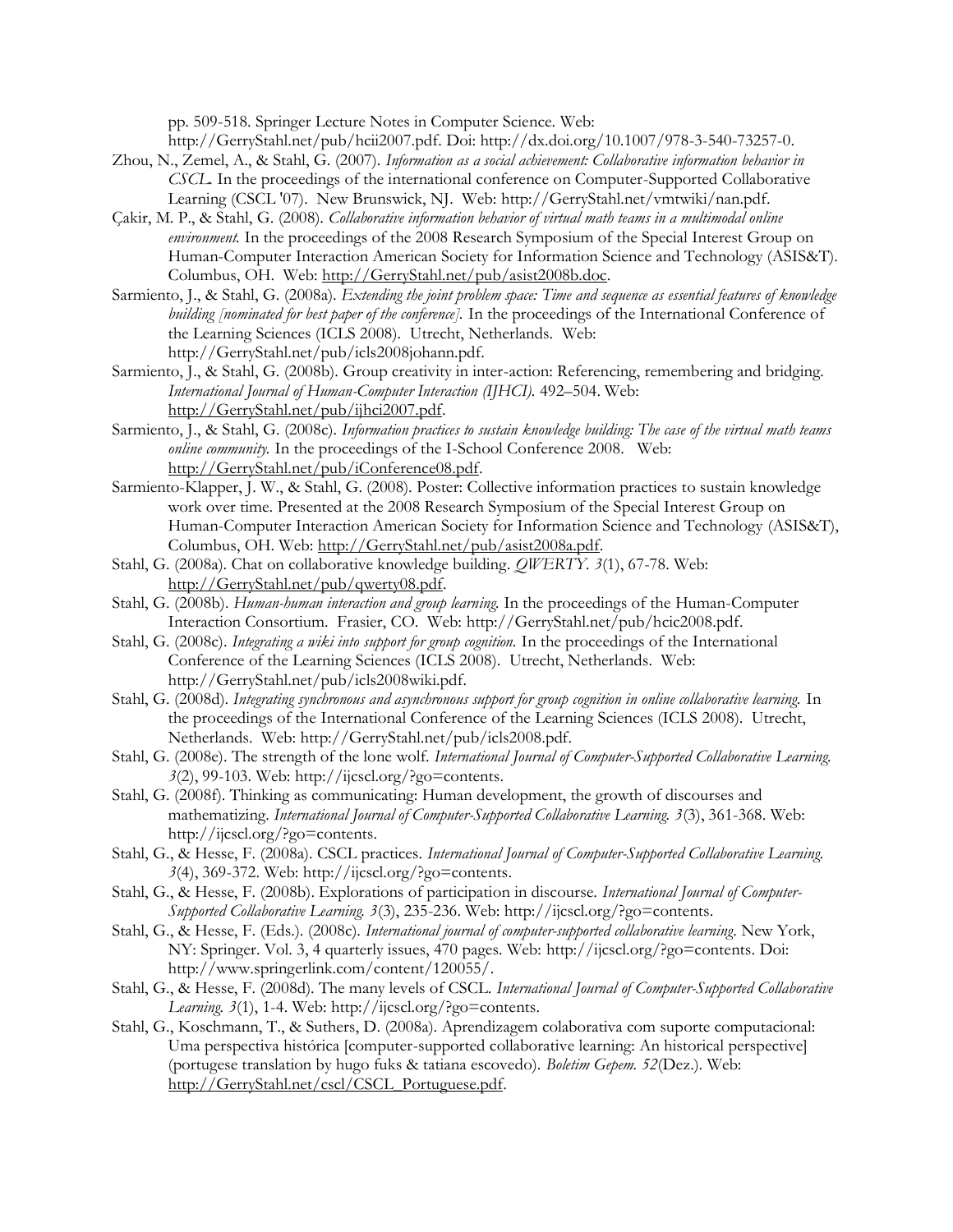- Stahl, G., Koschmann, T., & Suthers, D. (2008b). Învăţarea colaborativă sprijinită de calculator: O perspectivă istorică. [computer-supported collaborative learning: An historical perspective]. (Romanian) (Ş. Trăuşan-Matu, Trans.). In Ş. Trăuşan-Matu (Ed.), *Interacţiunea conversaţională în sistemele colaborative pe web. [conversational interaction in web-based collaboration systems]. (Romanian).* (ch. 1, pp. 1-24). Belgrade, Romania: Editura MatrixRom. Web: http://GerryStahl.net/cscl/CSCL\_Romanian.pdf.
- Trausan-Matu, S., Stahl, G., & Sarmiento, J. (2008). Polyphonic support for collaborative learning. *e-Service Journal. 6*(1), 58-74. Web: http://GerryStahl.net/pub/esj.pdf.
- Zhou, N., Zemel, A., & Stahl, G. (2008). *Questioning and responding in online small groups engaged in collaborative math problem solving.* In the proceedings of the International Conference of the Learning Sciences (ICLS 2008). Utrecht, Netherlands. Web: http://GerryStahl.net/pub/icls2008nan.pdf.
- Çakir, M. P., Zemel, A., & Stahl, G. (2009a). *Interaction analysis of dual-interaction CSCL environments.* In the proceedings of the international conference on Computer Support for Collaborative Learning (CSCL 2009). Rhodes, Greece. Web: http://GerryStahl.net/pub/cscl2009cakir.pdf.
- Çakir, M. P., Zemel, A., & Stahl, G. (2009b). The joint organization of interaction within a multimodal CSCL medium. *International Journal of Computer-Supported Collaborative Learning. 4*(2), 115-149. Web: http://ijcscl.org/?go=contents.
- Hesse, F., & Stahl, G. (2009). Symposium: Productive tensions in CSCL: Should design be driven by theory, research or practice? Presented at the international conference on Computer Support for Collaborative Learning (CSCL 2009), Rhodes, Greece. Web: http://GerryStahl.net/pub/cscl2009symposium.pdf.
- Koschmann, T., & Stahl, G. (2009). Symposium: Examining practices of computer-mediated learning. Presented at the international conference on Computer Support for Collaborative Learning (CSCL 2009), Rhodes, Greece. Web: http://GerryStahl.net/pub/cscl2009koschmann.pdf.
- Koschmann, T., Stahl, G., & Zemel, A. (2009a). *Examining understanding in computer-mediated learning environments.* In the proceedings of the Fifth International Congress of Qualitative Inquiry (QI2009). University of Illinois, Urbana-Champaign, May 20-23, 2009. Web: http://GerryStahl.net/pub/cscl2009koschmann.pdf.
- Koschmann, T., Stahl, G., & Zemel, A. (2009b). *"You can divide the thing into two parts": Analyzing referential, mathematical and technological practice in the VMT environment.* In the proceedings of the international conference on Computer Support for Collaborative Learning (CSCL 2009). Rhodes, Greece. Web: http://GerryStahl.net/pub/cscl2009tim.pdf.
- Stahl, G. (2009a). *A career in informatics*. Unpublished manuscript. Web: http://GerryStahl.net/personal/career.html.
- Stahl, G. (2009b). *Catch.Up.Me*. Unpublished manuscript. Web: http://GerryStahl.net/personal/catch.up.me.html.
- Stahl, G. (2009c). A chat about chat. In G. Stahl (Ed.), *Studying virtual math teams.* (ch. 1, pp. 7-16). New York, NY: Springer. Web: http://GerryStahl.net/vmt/book/1.pdf. Doi: http://dx.doi.org/10.1007/978-1- 4419-0228-3\_1.
- Stahl, G. (2009d). *Collaborative information practices in virtual math teams.* In the proceedings of the Conference for Groupware (GROUP 2009). Sanibel Island, FL. Web: http://GerryStahl.net/pub/group2009wkshp.pdf.
- Stahl, G. (2009e). *Collaborative learning through practices of group cognition.* In the proceedings of the international conference on Computer Support for Collaborative Learning (CSCL 2009). Rhodes, Greece. Web: http://GerryStahl.net/pub/cscl2009stahl.pdf.
- Stahl, G. (2009f). Deictic referencing in VMT. In G. Stahl (Ed.), *Studying virtual math teams.* (ch. 17, pp. 311- 326). New York, NY: Springer. Web: http://GerryStahl.net/vmt/book/17.pdf. Doi: http://dx.doi.org/10.1007/978-1-4419-0228-3\_17.
- Stahl, G. (2009g). Designing a mix of synchronous and asynchronous media for VMT. In G. Stahl (Ed.), *Studying virtual math teams.* (ch. 16, pp. 295-310). New York, NY: Springer. Web: http://GerryStahl.net/vmt/book/16.pdf. Doi: http://dx.doi.org/10.1007/978-1-4419-0228-3\_16.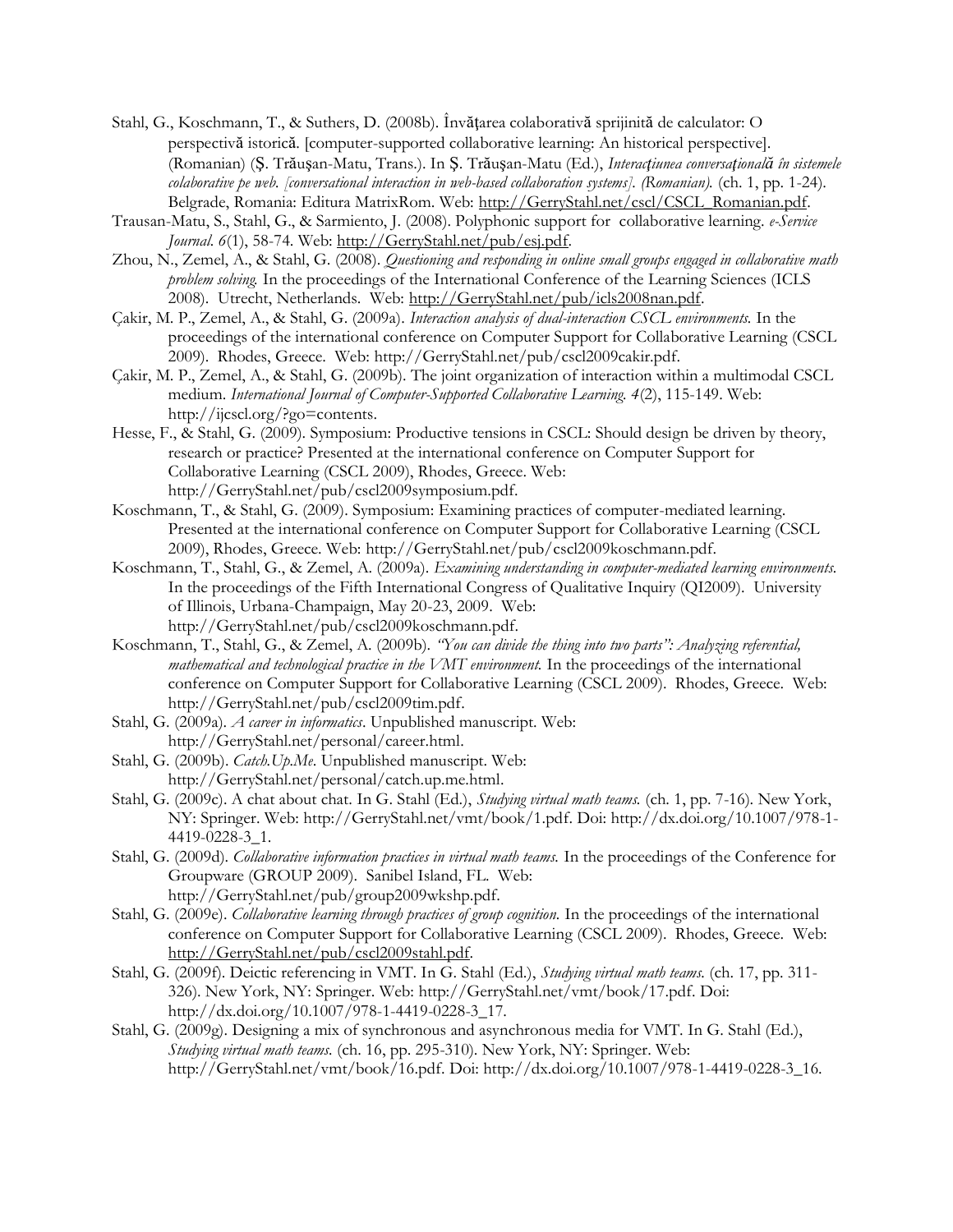- Stahl, G. (2009h). *For a science of group interaction.* In the proceedings of the Conference for Groupware (GROUP 2009). Sanibel Island, FL. Web: http://GerryStahl.net/pub/group2009.pdf http://GerryStahl.net/pub/group2009ppt.pdf.
- Stahl, G. (2009i). From individual representations to group cognition. In G. Stahl (Ed.), *Studying virtual math teams.* (ch. 5, pp. 57-73). New York, NY: Springer. Web: http://GerryStahl.net/vmt/book/5.pdf. Doi: http://dx.doi.org/10.1007/978-1-4419-0228-3\_5.
- Stahl, G. (2009j). Interactional methods and social practices in VMT. In G. Stahl (Ed.), *Studying virtual math teams.* (ch. 4, pp. 41-55). New York, NY: Springer. Web: http://GerryStahl.net/vmt/book/4.pdf. Doi: http://dx.doi.org/10.1007/978-1-4419-0228-3\_4.
- Stahl, G. (2009k). Invited talk: Group cognition: Research toward a scientific foundation for computersupported collaborative learning. Presented at the School of Education, Drexel University, Philadelphia, PA. Web: http://GerryStahl.net/pub/edschool2009ppt.pdf.
- Stahl, G. (2009l). Invited talk: Understanding computer-supported group cognition: Steps toward a science of virtual groups. Presented at the Dept of Computer Science, Temple University. Web: http://GerryStahl.net/pub/group2009.pdf, http://GerryStahl.net/pub/temple2009ppt.pdf.
- Stahl, G. (2009m). *Keynote: How I view learning and thinking in CSCL groups.* In the proceedings of the International Conference on Computers and Education (ICCE 2009). Hong Kong, China. Web: http://GerryStahl.net/pub/icce2009keynote.pdf, http://youtu.be/h5MpUJnTipM, http://GerryStahl.net/pub/icce2009.ppt.pdf.
- Stahl, G. (2009n). Mathematical discourse as group cognition. In G. Stahl (Ed.), *Studying virtual math teams.* (ch. 3, pp. 31-40). New York, NY: Springer. Web: http://GerryStahl.net/vmt/book/3.pdf. Doi: http://dx.doi.org/10.1007/978-1-4419-0228-3\_3.
- Stahl, G. (2009o). Meaning making in VMT. In G. Stahl (Ed.), *Studying virtual math teams.* (ch. 26, pp. 505-527). New York, NY: Springer. Web: http://GerryStahl.net/vmt/book/26.pdf. Doi: http://dx.doi.org/10.1007/978-1-4419-0228-3\_26.
- Stahl, G. (2009p). Scripting group processes in VMT. In G. Stahl (Ed.), *Studying virtual math teams.* (ch. 18, pp. 327-334). New York, NY: Springer. Web: http://GerryStahl.net/vmt/book/18.pdf. Doi: http://dx.doi.org/10.1007/978-1-4419-0228-3\_18.
- Stahl, G. (2009q). *Studying virtual math teams*. New York, NY: Springer. Web: http://GerryStahl.net/elibrary/svmt. Doi: http://dx.doi.org/10.1007/978-1-4419-0228-3.
- Stahl, G. (2009r). Toward a science of group cognition. In G. Stahl (Ed.), *Studying virtual math teams.* (ch. 28, pp. 555-579). New York, NY: Springer. Web: http://GerryStahl.net/vmt/book/28.pdf. Doi: http://dx.doi.org/10.1007/978-1-4419-0228-3\_28.
- Stahl, G. (2009s). Tutorial: Introduction to CSCL. Presented at the international conference on Computer Support for Collaborative Learning (CSCL 2009), Rhodes, Greece. Web: http://ijCSCL.org/wiki.
- Stahl, G. (2009t). The VMT vision. In G. Stahl (Ed.), *Studying virtual math teams.* (ch. 2, pp. 17-29). New York, NY: Springer. Web: http://GerryStahl.net/vmt/book/2.pdf. Doi: http://dx.doi.org/10.1007/978-1- 4419-0228-3\_2.
- Stahl, G. (2009u). Yes we can! *International Journal of Computer-Supported Collaborative Learning. 4*(1), 1-4. Web: http://ijcscl.org/?go=contents.
- Stahl, G., Çakir, M. P., Weimar, S., & Weusijana, B. K. (2009). *Enhancing mathematical communication for virtual math teams*. In the proceedings of the Computer Algebra and Dynamic Geometry Systems in Mathematics Education. Castle of Hagenberg, Austria. Web: http://GerryStahl.net/pub/cadgme2009.pdf.
- Stahl, G., & Hesse, F. (2009a). Classical dialogs in CSCL. *International Journal of Computer-Supported Collaborative Learning. 4*(3), 233-237. Web: http://ijcscl.org/?go=contents.
- Stahl, G., & Hesse, F. (Eds.). (2009b). *International journal of computer-supported collaborative learning*. New York, NY: Springer. Vol. 4, 4 quarterly issues, 478 pages. Web: http://ijcscl.org/?go=contents. Doi: http://www.springerlink.com/content/120055/.
- Stahl, G., & Hesse, F. (2009c). Paradigms of shared knowledge. *International Journal of Computer-Supported Collaborative Learning. 4*(4), 365-369. Web: http://ijcscl.org/?go=contents.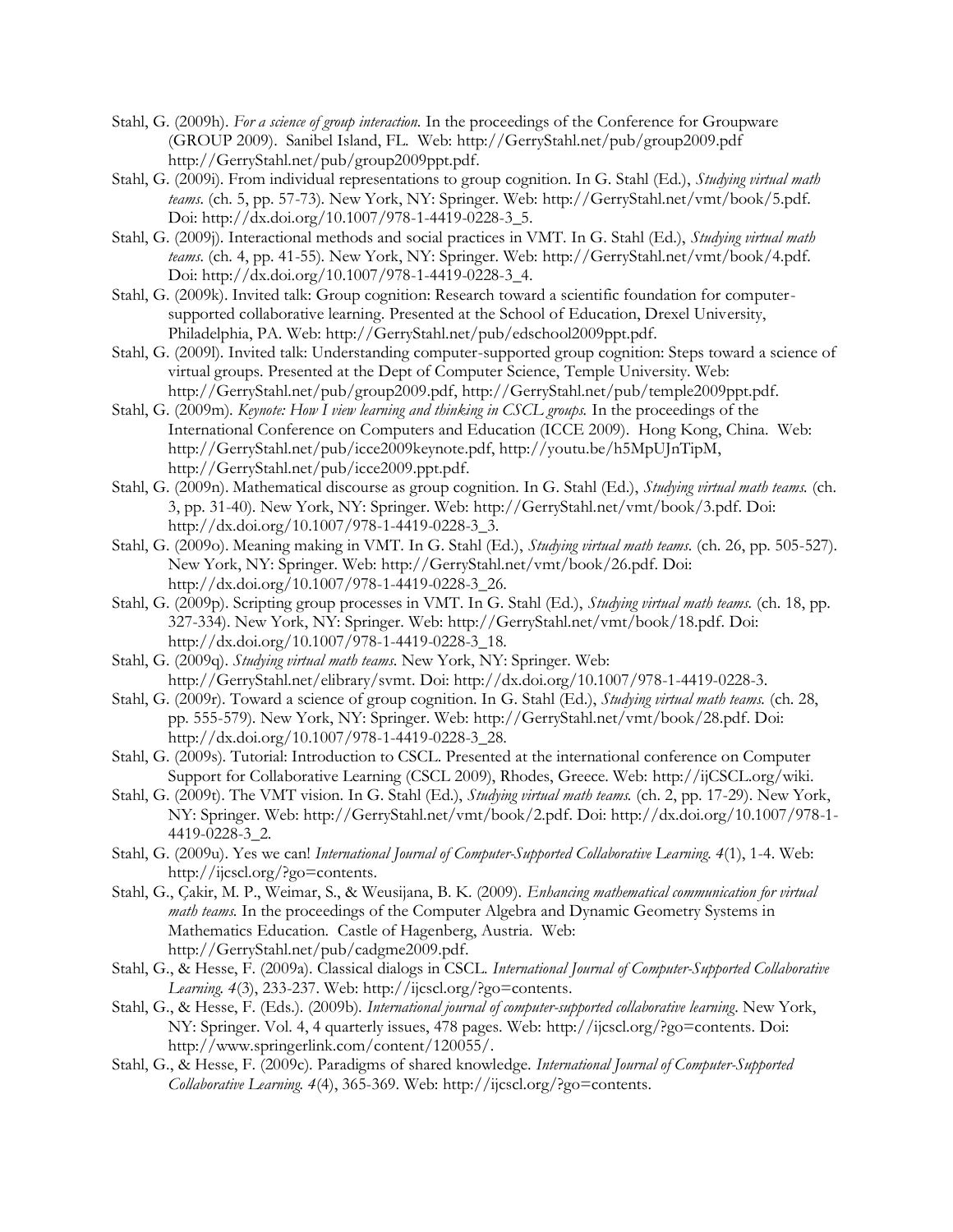- Stahl, G., & Hesse, F. (2009d). Practice perspectives in CSCL. *International Journal of Computer-Supported Collaborative Learning. 4*(2), 109-114. Web: http://ijcscl.org/?go=contents.
- Stahl, G., Zemel, A., & Koschmann, T. (2009). *Repairing indexicality in virtual math teams.* In the proceedings of the International Conference on Computers and Education (ICCE 2009). Hong Kong, China. Web: http://GerryStahl.net/pub/icce2009.pdf.
- Zemel, A., Çakir, M. P., & Stahl, G. (2009). *Understanding and analyzing chat in CSCL as reading's work.* In the proceedings of the international conference on Computer Support for Collaborative Learning (CSCL 2009). Rhodes, Greece. Web: http://GerryStahl.net/pub/cscl2009zemel.pdf.
- Zemel, A., Çakir, M. P., Stahl, G., & Zhou, N. (2009). *Learning as a practical achievement: An interactional perspective.* In the proceedings of the international conference on Computer Support for Collaborative Learning (CSCL 2009). Rhodes, Greece. Web: http://GerryStahl.net/pub/cscl2009zhou.pdf.
- Zemel, A., Zhou, N., & Stahl, G. (2009). *Collaboration and chat: Recipiency in online math problem solving.* In the proceedings of the National Communication Association's 95th Annual Convention (NCA 2009). Chicago, IL. Web: http://GerryStahl.net/pub/nca2009.pdf.
- Çakir, M. P., Stahl, G., & Zemel, A. (2010). *Interactional achievement of shared mathematical understanding in virtual math teams.* In the proceedings of the International Conference of the Learning Sciences (ICLS 2010). Chicago, IL. ISLS. Web: http://GerryStahl.net/pub/icls2010cakir.pdf.
- Schwarz , B., Hershkowitz, R., Atzmon, S., Rasmussen, C., Stahl, G., Wawro, M., et al. (2010). Symposium: Social construction of mathematical meaning through collaboration and argumentation. Presented at the International Conference of the Learning Sciences (ICLS 2010), Chicago, IL. Web: http://GerryStahl.net/pub/icls2010symposium.pdf.
- Stahl, G. (2010a). *Computer mediation of collaborative mathematical exploration.* In the proceedings of the International Conference of the Learning Sciences (ICLS 2010). Chicago, IL. Web: http://GerryStahl.net/pub/icls2010stahl.pdf.
- Stahl, G. (2010b). *Computer-supported collaborative learning, virtual math teams and group cognition.* In the proceedings of the Communications Analysis Workshop. Tempe, AZ. Web: http://GerryStahl.net/pub/cki2010.ppt.
- Stahl, G. (2010c). *Editorial introductions to ijCSCL*. Philadelphia, PA: Gerry Stahl at Lulu. Web: http://GerryStahl.net/elibrary/ijcscl
- Stahl, G. (2010d). *Essays in social philosophy*. Philadelphia, PA: Gerry Stahl at Lulu. Web: http://GerryStahl.net/elibrary/philosophy.
- Stahl, G. (2010e). *Global introduction to CSCL*. Philadelphia, PA: Gerry Stahl at Lulu. Web: http://GerryStahl.net/elibrary/global.
- Stahl, G. (2010f). Group cognition as a foundation for the new science of learning. In M. S. Khine & I. M. Saleh (Eds.), *New science of learning: Cognition, computers and collaboration in education.* (pp. 23-44). New York, NY: Springer. Web: http://GerryStahl.net/pub/scienceoflearning.pdf. Doi: 978-1-4419-5716-0\_2.
- Stahl, G. (2010g). Group-cognition factors in sociotechnical systems. *Human Factors. Special issue on Collaboration, Coordination, and Adaptation in Complex Sociotechnical Systems 52*(2), 340-343. Web: http://GerryStahl.net/pub/humanfactors2010.pdf.
- Stahl, G. (2010h). Guiding group cognition in CSCL. *International Journal of Computer-Supported Collaborative Learning. 5*(3), 255-258. Web: http://ijcscl.org/?go=contents.
- Stahl, G. (2010i). *Marx and Heidegger*. Philadelphia. PA: Gerry Stahl at Lulu. Web: http://GerryStahl.net/elibrary/marx.
- Stahl, G. (2010j). *Proposals for research*. Philadelphia, PA: Gerry Stahl at Lulu. Web: http://GerryStahl.net/elibrary/proposals.
- Stahl, G. (2010k). *Tacit and explicit understanding in computer support*. Philadelphia, PA: Gerry Stahl at Lulu. Web: http://GerryStahl.net/elibrary/tacit.
- Stahl, G. (2010l). Workshop presentation: A model of group cognition. Presented at the CKI Communications Workshop, Orlando, Florida. Web: http://GerryStahl.net/pub/cki2010.pdf.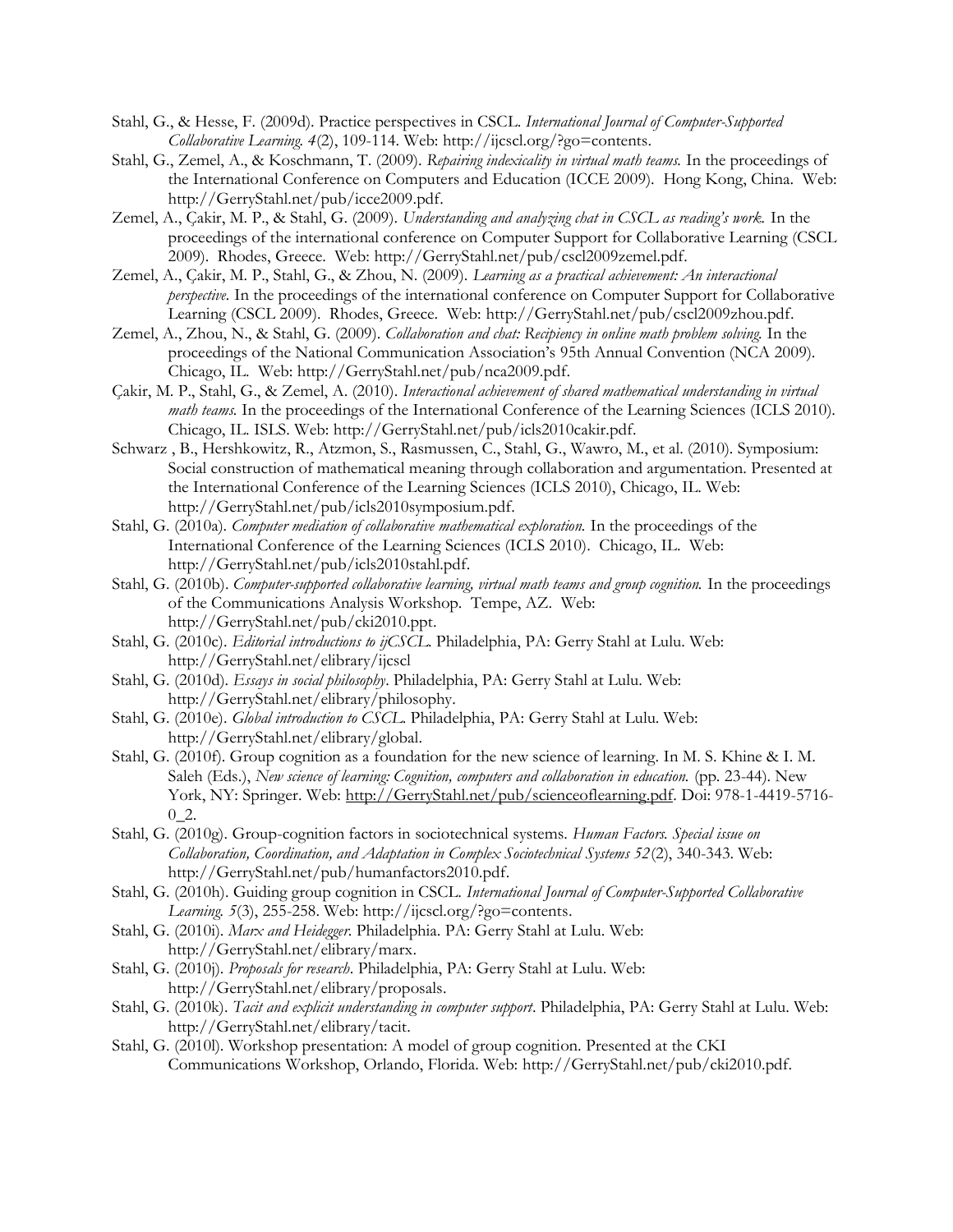- Stahl, G., Çakir, M. P., Weimar, S., Weusijana, B. K., & Ou, J. X. (2010). Enhancing mathematical communication for virtual math teams. *Acta Didactica Napocensia. 3*(2), 101-114. Web: http://GerryStahl.net/pub/adn2010.pdf.
- Stahl, G., & Chai, S. (2010). Group cognition as a new science of learning: An interview with Gerry Stahl. *China Education Technology [in Chinese]. 2010* (May). Web: http://GerryStahl.net/pub/chinaed2009.pdf, http://GerryStahl.net/pub/chinaed2009\_Chinese.pdf.
- Stahl, G., & Hesse, F. (2010a). Beyond folk theories of CSCL. *International Journal of Computer-Supported Collaborative Learning. 5*(4), 355-358. Web: http://ijcscl.org/?go=contents.
- Stahl, G., & Hesse, F. (2010b). The CSCL field matures. *International Journal of Computer-Supported Collaborative Learning. 5*(1), 1-3. Web: http://ijcscl.org/?go=contents.
- Stahl, G., & Hesse, F. (Eds.). (2010c). *International journal of computer-supported collaborative learning*. New York, NY: Springer. Vol. 5, 4 quarterly issues, 452 pages. Web: http://ijcscl.org/?go=contents. Doi: http://www.springerlink.com/content/120055/.
- Stahl, G., & Hesse, F. (2010d). A prism of CSCL research. *International Journal of Computer-Supported Collaborative Learning. 5*(2), 137-139. Web: http://ijcscl.org/?go=contents.
- Stahl, G., Ou, J. X., Çakir, M. P., Weimar, S., & Goggins, S. (2010). *Multi-user support for virtual GeoGebra teams.* In the proceedings of the First North American GeoGebra Conference. Ithaca, NY. Web: http://GerryStahl.net/pub/geogebrana2010c.pdf.
- Stahl, G., Ou, J. X., Weusijana, B. K., Çakir, M. P., & Weimar, S. (2010). Multi-user GeoGebra for virtual math teams. *GeoGebra: The New Language For The Third Millennium. 1*(1), 117-126. Web: http://GerryStahl.net/pub/geogebra\_romania.pdf.
- Stahl, G., Rosé, C. P., & Goggins, S. (2010). *Analyzing the discourse of GeoGebra collaborations.* In the proceedings of the First North American GeoGebra Conference. Ithaca, NY. Web: http://GerryStahl.net/pub/geogebrana2010b.pdf.
- Stahl, G., Rosé, C. P., O'Hara, K., & Powell, A. B. (2010). *Supporting group math cognition in virtual math teams with software conversational agents.* In the proceedings of the First North American GeoGebra Conference. Ithaca, NY. Web: http://GerryStahl.net/pub/geogebrana2010a.pdf.
- Weusijana, B. K., Ou, J. X., Stahl, G., & Weimar, S. (2010). Poster: Virtual math teams: An online tool for collaborative learning in the mathematics disciplines. Presented at the International Conference of the Learning Sciences (ICLS 2010), Chicago, IL. Web: http://GerryStahl.net/pub/icls2010weusijana.pdf.
- Zemel, A., & Stahl, G. (2010). *Coordinating collaborative action in online math problem-solving.* In the proceedings of the National Communication Association's 96th Annual Convention (NCA 2010). San Francisco, CA. Web: http://GerryStahl.net/pub/nca2010.pdf.
- Bielaczyck, K., Hakkarainen, K., Ritella, G., Sietamaa-Hakkarainen, P., Stahl, G., Scardamalia, M., et al. (2011). Symposium: Strengthening the conceptual foundations of knowledge building theory and pedagogy. Presented at the international conference on Computer-Supported Collaborative Learning (CSCL 2011), Hong Kong, China. *Proceedings* pp. 1089-1094. Web: http://GerryStahl.net/pub/cscl2011symposium.pdf.
- Spada, H., Stahl, G., Miyake, N., & Law, N. (Eds.). (2011). *Connecting computer-supported collaborative learning to policy and practice: CSCL 2011 conference proceedings*. (Vol. I, II, III). Lulu: ISLS. Web: http://GerryStahl.net/pub/cscl2011proceedingsI.pdf, http://GerryStahl.net/pub/cscl2011proceedingsII.pdf, http://GerryStahl.net/pub/cscl2011proceedingsIII.pdf.
- Stahl, G. (2011a). *Coding scheme for sequential discourse*. Web: http://GerryStahl.net/pub/coded4b.pdf.
- Stahl, G. (2011b). Collaborating around the tabletop. *International Journal of Computer-Supported Collaborative Learning. 6*(4), 485-490. Web: http://ijcscl.org/?go=contents.
- Stahl, G. (2011c). Discussant: The knowledge-creation perspective on CSCL tools. Presented at the international conference on Computer-Supported Collaborative Learning (CSCL 2011), Hong Kong, China. Web: http://GerryStahl.net/pub/cscl2011discussant.pdf, http://GerryStahl.net/pub/cscl2011discussant.ppt.pdf.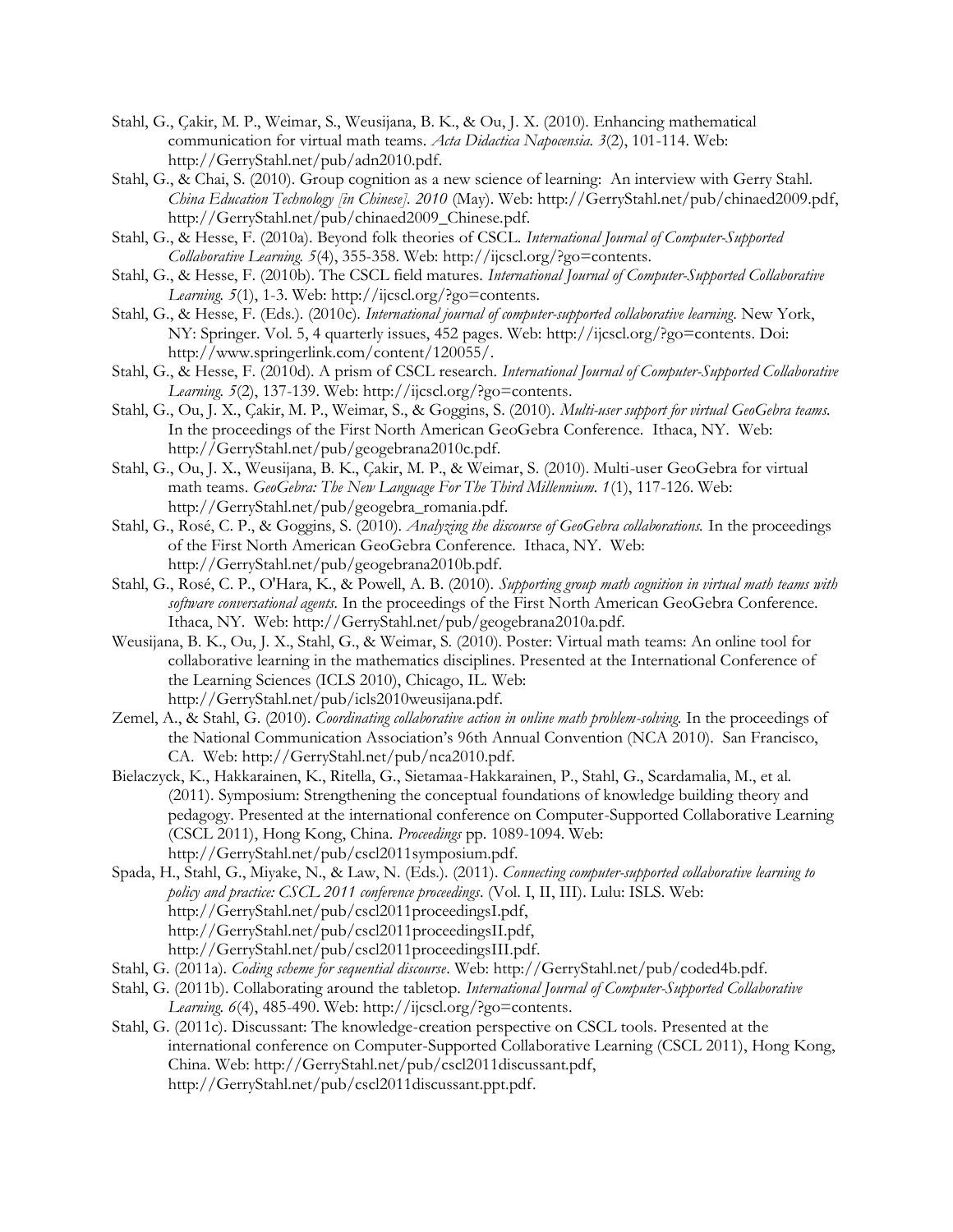- Stahl, G. (2011d). *Essays in personalizable software*. Philadelphia, PA: Gerry Stahl at Lulu. Web: http://GerryStahl.net/elibrary/software.
- Stahl, G. (2011e). *Group cognition through online dialogue.* In the proceedings of the Socializing Intelligence Through Academic Talk and Dialogue. L. R. a. C. Asterhan. Pittsburgh, PA. LRDC, University of Pittsburgh. Web: http://GerryStahl.net/pub/lrdc2011.pdf.
- Stahl, G. (2011f). *Group-cognition theory and knowledge-building analysis.* In the proceedings of the international conference on Computer-Supported Collaborative Learning (CSCL 2011). Hong Kong, China. Web: http://GerryStahl.net/pub/theories.pdf, http://GerryStahl.net/pub/theories.ppt.pdf.
- Stahl, G. (2011g). *How a virtual math team structured its problem solving.* In the proceedings of the Connecting computer-supported collaborative learning to policy and practice: CSCL 2011 conference proceedings. N. Miyake, H. Spada & G. Stahl. Lulu: ISLS. Proceedings pp. 256-263. Web: http://GerryStahl.net/pub/cscl2011stahl.pdf, http://GerryStahl.net/pub/cscl2011stahl.ppt.pdf, http://youtu.be/0Dg02YQCQIE.
- Stahl, G. (2011h). How I view learning and thinking in CSCL groups. *Research and Practice in Technology Enhanced Learning (RPTEL). 6*(3), 137-159. Web: http://GerryStahl.net/pub/rptel2011.pdf, http://youtu.be/h5MpUJnTipM.
- Stahl, G. (2011i). How to study group cognition. In S. Puntambekar, G. Erkens & C. Hmelo-Silver (Eds.), *Analyzing interactions in CSCL: Methodologies, approaches and issues.* (ch. 5, pp. 107-130). New York, NY: Springer. Web: http://GerryStahl.net/pub/analyzinginteractions.pdf. Doi: 978-1-4419-7710-6\_5.
- Stahl, G. (2011j). *Interaction analysis of a biology chat.* In the proceedings of the Alpine Rendezvous 2011. La Clusaz, France. Web: http://GerryStahl.net/pub/arv2011.pdf.
- Stahl, G. (2011k). Invited talk: China and the future of CSCL. Presented at the CSCL 2011 post-conference at the East China Normal University, Shanghai, China. Web: http://youtu.be/zyQaN3c4c4g.
- Stahl, G. (2011l). *Keynote: CSCL research: Two case studies.* In the proceedings of the CSCL 2011 post-conference at the Beijing China Normal School. Beijing, China. Web: http://GerryStahl.net/pub/cscl2011.pdf, http://GerryStahl.net/pub/cscl2011stahl.pdf,
- http://GerryStahl.net/pub/cscl2011beijing\_keynote.ppt.pdf. Stahl, G. (2011m). *Keynote: Past, present and future of CSCL.* In the proceedings of the Knowledge Building
- Summer Institute 2011 and CSCL2011 post-conference at the South China Normal University. Guangzhou, China. Web: http://GerryStahl.net/pub/cscl2011guangzhou.pdf, http://GerryStahl.net/pub/cscl2011guangzhou.ppt.pdf, http://youtu.be/SLC8Ew8J9Hg, http://youtu.be/nrGfYnLRPgg, http://youtu.be/0rh-3FnjLp4.
- Stahl, G. (2011n). Seminar: Past, present and future of CSCL. Presented at the International Summer School of Doctoral Candidates at the Beijing China Normal University, Beijing, China. Web: http://GerryStahl.net/pub/cscl2011seminar.pdf, http://GerryStahl.net/pub/cscl2011seminar.ppt.pdf.
- Stahl, G. (2011o). Seminar: Past, present and future of research on educational technology in the west. Presented at the Shanghai Summer School of Doctoral Candidates at the East China Normal University, Shanghai, China. Web: http://GerryStahl.net/pub/cscl2011seminar.pdf, http://GerryStahl.net/pub/cscl2011seminar.ppt.pdf.
- Stahl, G. (2011p). Seminar: Research on educational technology in CSCL. Presented at the Guangzhou Summer School of Doctoral Candidates at the South China Normal University, Guangzhou, China. Web: http://GerryStahl.net/pub/cscl2011seminar.pdf, http://GerryStahl.net/pub/cscl2011seminar.ppt.pdf.
- Stahl, G. (2011q). Social practices of group cognition in virtual math teams. In S. Ludvigsen, A. Lund, I. Rasmussen & R. Säljö (Eds.), *Learning across sites: New tools, infrastructures and practices.* (ch. 12, pp. 190- 205). New York, NY: Routledge. Web: http://GerryStahl.net/pub/cmc.pdf.
- Stahl, G. (2011r). *The structure of collaborative problem solving in a virtual math team.* In the proceedings of the iConference 2011. Seattle, WA. Web: http://GerryStahl.net/pub/iconf2011.pdf.
- Stahl, G. (2011s). Theories of cognition in CSCW. In *Ecscw 2011: Proceedings of the 12th european conference on computer supported cooperative work, 24-28 september 2011, aarhus denmark.* New York, NY: Springer. Web: http://GerryStahl.net/pub/ecscw2011.pdf. Doi: 978-0-85729-913-0\_11.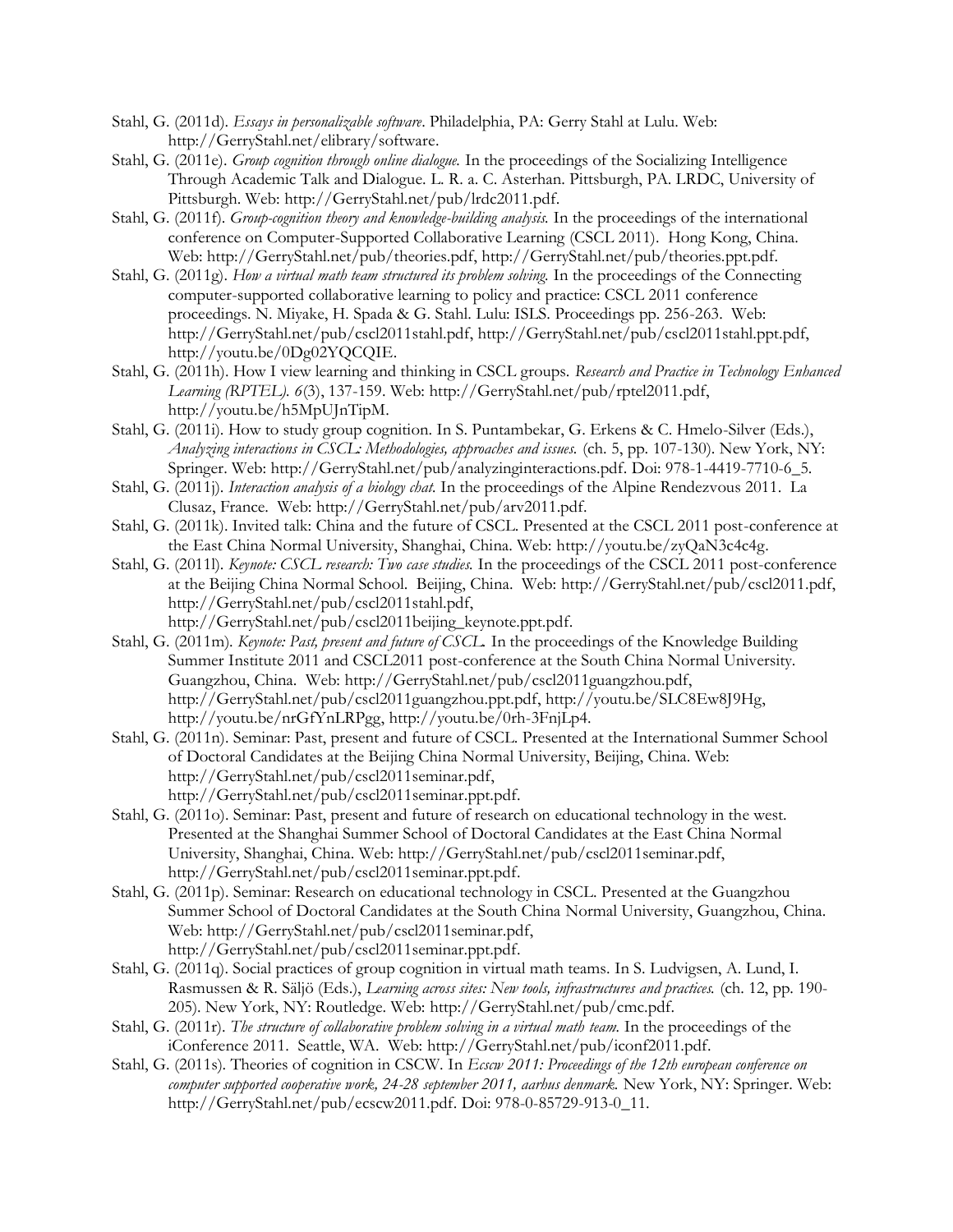- Stahl, G. (2011t). *A view of computer-supported collaborative learning research today.* In the proceedings of the Collaboration Technologies and Systems (CTS 2011). W. Smari. Philadelphia, PA. Web: http://GerryStahl.net/pub/cts2011.pdf.
- Stahl, G. (2011u). Workshop paper: A theoretical framework for multivocal analysis. Presented at the international conference on Computer-Supported Collaborative Learning (CSCL 2011), Hong Kong, China. Web: http://GerryStahl.net/pub/cscl2011workshop.pdf, http://GerryStahl.net/pub/cscl2011workshop.ppt.pdf, http://youtu.be/aCwrISjDx0c.
- Stahl, G., & Hesse, F. (2011a). CSCL in Asia. *International Journal of Computer-Supported Collaborative Learning. 6*(1), 1-7. Web: http://ijcscl.org/?go=contents.
- Stahl, G., & Hesse, F. (Eds.). (2011b). *International journal of computer-supported collaborative learning*. New York, NY: Springer. Vol. 6, 4 quarterly issues, 500 pages. Web: http://ijcscl.org/?go=contents. Doi: http://www.springerlink.com/content/120055/.
- Stahl, G., & Hesse, F. (2011c). Let a hundred flowers bloom; let a hundred schools of thought contend. *International Journal of Computer-Supported Collaborative Learning. 6*(2), 139-145. Web: http://ijcscl.org/?go=contents.
- Stahl, G., Hesse, F. W., & Law, N. (2011). Tweets from #cscl2011. *International Journal of Computer-Supported Collaborative Learning. 6*(3), 323-327. Web: http://ijcscl.org/?go=contents.
- Stahl, G., & Rosé, C. P. (2011). Group cognition in online teams. In E. Salas & S. M. Fiore (Eds.), *Theories of team cognition: Cross-disciplinary perspectives.* (ch. 21, pp. 517-547). New York, NY: Routledge/Taylor & Francis. Web: http://GerryStahl.net/pub/gcot.pdf.
- Stahl, G., Spada, H., Miyake, N., & Law, N. (2011). Introduction to the proceedings of CSCL 2011. In H. Spada, G. Stahl, N. Miyake & N. Law (Eds.), *Connecting computer-supported collaborative learning to policy and practice: CSCL 2011 conference proceedings. Volume I — <i>long papers.* (Vol. I, pp. viii-xi). Lulu: ISLS. Web: http://GerryStahl.net/pub/cscl2011intro.pdf.
- Stahl, G., Zhou, N., Çakir, M. P., & Sarmiento-Klapper, J. W. (2011). *Seeing what we mean: Co-experiencing a shared virtual world.* In the proceedings of the Connecting computer-supported collaborative learning to policy and practice: CSCL 2011 conference proceedings. Lulu: ISLS. Proceedings pp. 534-541. Web: http://GerryStahl.net/pub/cscl2011.pdf, http://GerryStahl.net/pub/cscl2011.ppt.pdf, http://youtu.be/HC6eLNNIvCk.
- Çakir, M. P., & Stahl, G. (2012). Workshop: International workshop on connecting analyses of learning across levels and modalities. Presented at the 3rd International Conference on Emerging Intelligent Data and Web Technologies (EIDWT 2012), Bucharest, Romania. Web: http://GerryStahl.net/pub/eidwt.pdf.
- Mantoan, A., & Stahl, G. (2012). Demo: Multi-user GeoGebra with virtual math teams. Presented at the International GeoGebra Institute (IGI 2012), Warsaw, Poland. Web: http://GerryStahl.net/pub/igi2012.ppt.pdf.
- Stahl, G. (2012a). Cognizing mediating: Unpacking the entanglement of artifacts with collective minds. *International Journal of Computer-Supported Collaborative Learning. 7*(2), 187-191. Web: http://ijcscl.org/?go=contents.
- Stahl, G. (2012b). Demo: Introduction to virtual math teams with collaborative GeoGebra. Presented at the National Council of Teachers of Mathematics (NCTM) display at ICME 2012, Seoul, Korea. Web: http://GerryStahl.net/pub/nctmkorea.ppt.pdf.
- Stahl, G. (2012c). *Designing a learning environment for promoting math discourse.* In the proceedings of the 12th International Conference on Mathematical Education. Seoul, Korea. Web: http://GerryStahl.net/pub/icme\_design.pdf, Slides: http://GerryStahl.net/pub/icme2012.ppt.pdf.
- Stahl, G. (2012d). Discussant: Robot facilitation as dynamic support for collaborative learning. Presented at the International Conference of the Learning Sciences (ICLS 2012), Sydney, Australia. Web: http://GerryStahl.net/pub/icls2012robot.ppt.pdf.
- Stahl, G. (2012e). *Dynamic-geometry activities with GeoGebra for virtual math teams*. Web: http://GerryStahl.net/elibrary/topics/activities.pdf.
- Stahl, G. (2012f). Ethnomethodologically informed. *International Journal of Computer-Supported Collaborative Learning. 7*(1), 1-10. Web: http://ijcscl.org/?go=contents.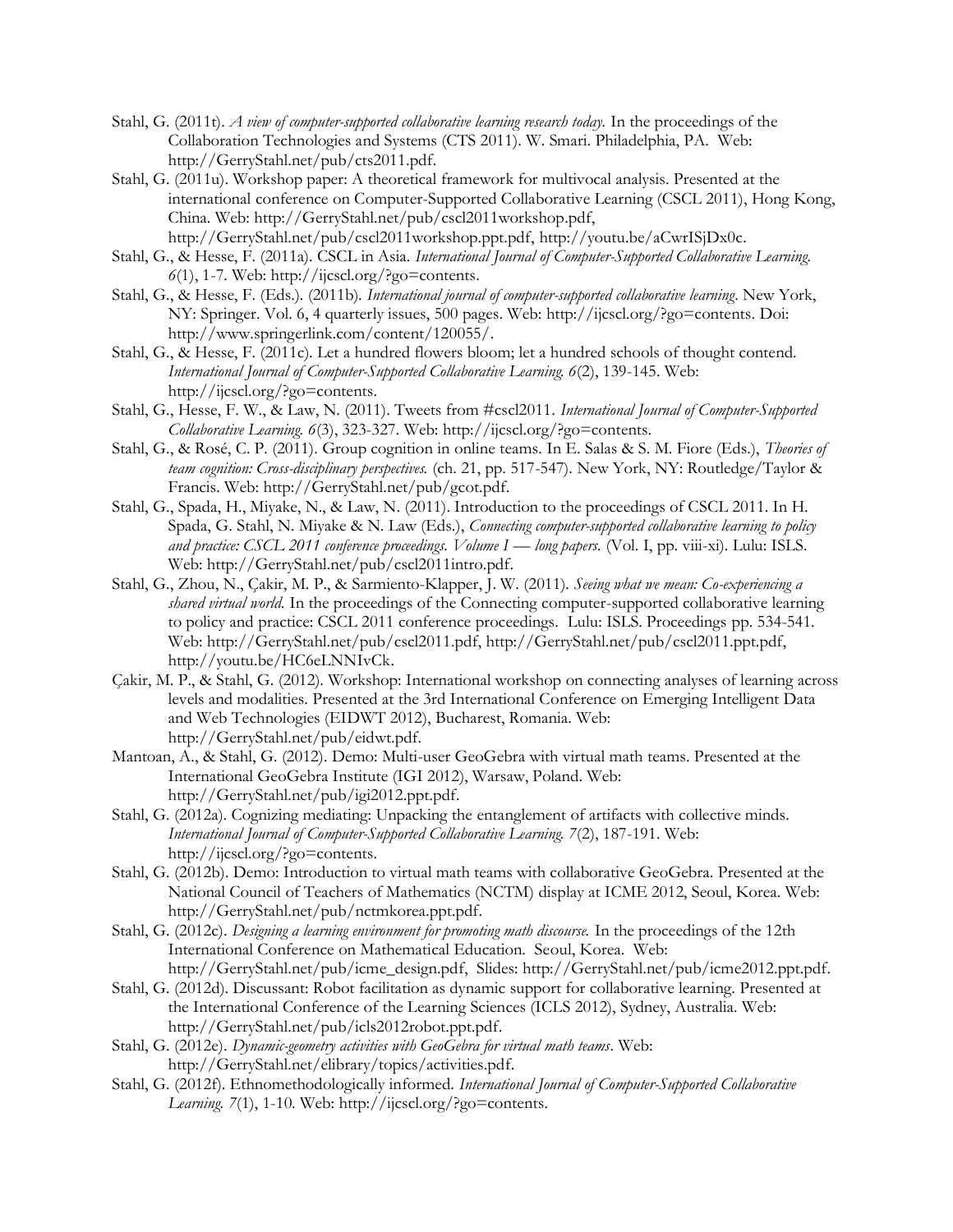- Stahl, G. (2012g). *Evaluating significant math discourse in a learning environment.* In the proceedings of the 12th International Conference on Mathematical Education. Seoul, Korea. Web: http://GerryStahl.net/pub/icme\_discourse.pdf.
- Stahl, G. (2012h). Invited talk: Translating Euclid into CSCL: Issues in design-based research on computersupported collaborative learning of significant mathematical discourse. Presented at the Distinguished Lecture in the School of Communication and Information, Rutgers University, New Brunswick, NJ. Web: http://GerryStahl.net/pub/rutgers2012.ppt.pdf http://youtu.be/vogBZjdniME.
- Stahl, G. (2012i). *Supporting group cognition, individual learning and community practices in dynamic geometry.* In the proceedings of the 3rd International Conference on Emerging Intelligent Data and Web Technologies (EIDWT 2012). Bucharest, Romania. Web: http://GerryStahl.net/pub/eidwt2012.pdf, http://GerryStahl.net/pub/resources.pdf, http://GerryStahl.net/pub/eidwt.ppt.pdf.
- Stahl, G. (2012j). Theorien des CSCL [theories in CSCL -- in German] (J. Haake & M. Muehlpfordt, Trans.). In J. Haake, G. Schwabe & M. Wessner (Eds.), *CSCL-kompendium 2.0.* (pp. 16-30). Frankfurt, Germany: Oldenburg. Web: http://GerryStahl.net/pub/theorien.pdf, http://GerryStahl.net/pub/theories.pdf, .
- Stahl, G. (2012k). *Translating Euclid: Liberating the cognitive potential of collaborative dynamic geometry*. Web: http://GerryStahl.net/pub/translating.pdf.
- Stahl, G. (2012l). Traversing planes of learning. *International Journal of Computer-Supported Collaborative Learning. 7*(4), 467-473. Web: http://ijcscl.org/?go=contents.
- Stahl, G. (2012m). *A view of computer-supported collaborative learning research and its lessons for future-generation collaboration systems*. Web: http://GerryStahl.net/pub/fgcs.pdf.
- Stahl, G. (2012n). Workshop paper: Theories of CSCL@work. Presented at the GROUP 2012, Sanibel Island, FL. Web: http://GerryStahl.net/pub/group2012.pdf , http://GerryStahl.net/pub/group2012.ppt.pdf.
- Stahl, G. (2012o). Workshop presentation: Connecting levels of cognition in the wild. Presented at the International Conference of the Learning Sciences (ICLS 2012), Sydney, Australia. Web: http://GerryStahl.net/pub/icls2012stahl.pdf.
- Stahl, G., Hesse, F., & Law, N. (Eds.). (2012). *International journal of computer-supported collaborative learning*. New York, NY: Springer. Vol. 7, 4 quarterly issues, 592 pages pages. Web: http://ijcscl.org/?go=contents. Doi: http://www.springerlink.com/content/120055/.
- Stahl, G., Jeong, H., Sawyer, R. K., & Suthers, D. D. (2012). Workshop: Analyzing collaborative learning at multiple levels. Presented at the International Conference of the Learning Sciences (ICLS 2012), Sydney, Australia. Web: http://GerryStahl.net/pub/icls2012workshop.pdf.
- Stahl, G., Law, N., & Hesse, F. (2012). An international research community. *International Journal of Computer-Supported Collaborative Learning. 7*(3), 341-345. Web: http://ijcscl.org/?go=contents.
- Stahl, G., & Powell, A. B. (2012a). *Multi-user GeoGebra in virtual math teams.* In the proceedings of the GeoGebra ICME Pre-conference. Seoul, Korea. Web: http://GerryStahl.net/pub/ggbkorea.pdf Slides: http://GerryStahl.net/pub/ggbkorea.ppt.pdf YouTube: http://www.youtube.com/watch?v=8bkGHhgyQZY.
- Stahl, G., & Powell, A. B. (2012b). Poster: Computer-supported math discourse among teachers and students. Presented at the NSF DR K-12 PI Meeting, Arlington, VA. Web: http://GerryStahl.net/pub/drk12pi2012.pdf.
- Çakir, M. P., & Stahl, G. (2013). The integration of mathematics discourse, graphical reasoning and symbolic expression by a virtual math team. In D. Martinovic, V. Freiman & Z. Karadag (Eds.), *Visual mathematics and cyberlearning.* (pp. 49-96). New York, NY: Springer. Web: http://GerryStahl.net/pub/visualmath.pdf.
- Magee, R. M., Mascaro, C. M., & Stahl, G. (2013). *Designing for group math discourse.* In the proceedings of the International Conference of Computer-Supported Collaborative Learning (CSCL 2013). Madison, WI. Web: http://GerryStahl.net/pub/cscl2013designing.pdf, http://GerryStahl.net/pub/cscl2013designing.ppt.pdf.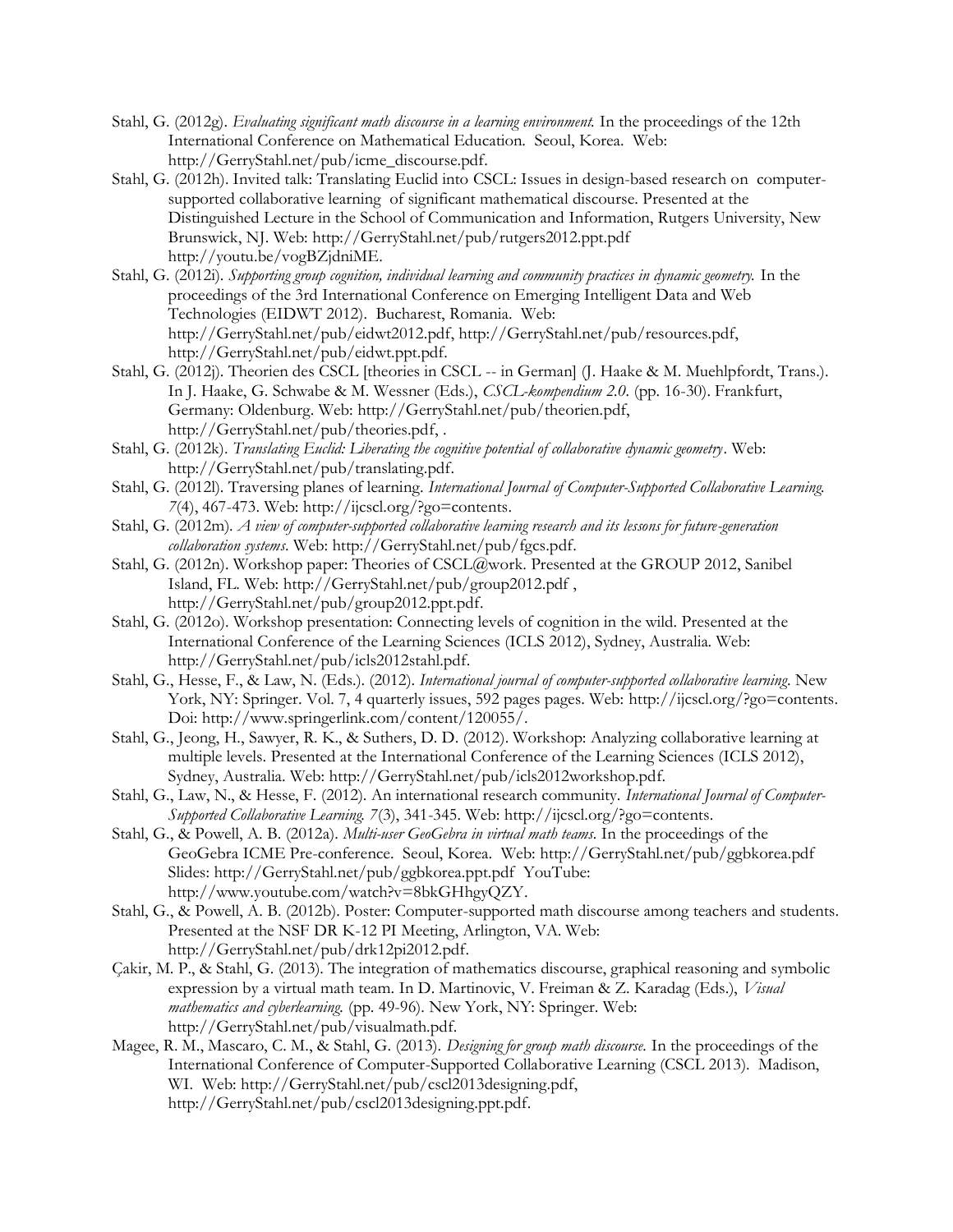- Stahl, G. (2013a). Demo: Collaborative GeoGebra for virtual math teams. Presented at the GeoGebra NorthAmerican Conference 2013, Oxford, OH. Web: http://GerryStahl.net/pub/ggbna2013.pdf.
- Stahl, G. (2013b). Interaction analysis of a biology chat. In D. D. Suthers, K. Lund, C. P. Rosé, C. Teplovs & N. Law (Eds.), *Productive multivocality in the analysis of group interactions.* (Vol. #14 Springer CSCL Book Series, ch. 28, pp. 511-540). New York, NY: Springer. Web: http://GerryStahl.net/pub/multivocal.pdf. Doi: 978-1-4614-8960-3\_28.
- Stahl, G. (2013c). Learning across levels. *International Journal of Computer-Supported Collaborative Learning. 8*(1), 1- 12. Web: http://ijcscl.org/?go=contents.
- Stahl, G. (2013d). Poster: Discovering dependencies: A case study of collaborative dynamic mathematics. Presented at the International Conference of Computer-Supported Collaborative Learning (CSCL 2013), Madison, WI. Web: http://GerryStahl.net/pub/cscl2013dependencies.pdf, http://GerryStahl.net/pub/cscl2013dependencies\_poster.pdf.
- Stahl, G. (2013e). Presidential symposium presentation: CSCL in north America -- the first 20 years. Presented at the International Conference of Computer-Supported Collaborative Learning (CSCL 2013), Madison, WI. Web: http://GerryStahl.net/pub/cscl2013presidential.pdf, http://GerryStahl.net/pub/cscl2013presidential.ppt.pdf.
- Stahl, G. (2013f). *Resources for connecting levels of learning*. Web: http://GerryStahl.net/pub/resources.pdf.
- Stahl, G. (2013g). Seminar: Analyzing virtual math teams enacting geometric practices. Presented at the LinCS Seminars, University of Gothenburg, Sweden. Web: http://GerryStahl.net/pub/analyzing.pdf.
- Stahl, G. (2013h). Seminar: Damsa's model as a knowledge object. Presented at the Dept of Education, Oslo, Norway. Web: http://GerryStahl.net/pub/damsa\_opponent.pdf.
- Stahl, G. (2013i). Seminar: Designing a collaborative environment for dynamic geometry. Presented at the Dept of Education, Oslo, Norway. Web: http://GerryStahl.net/pub/designing\_oslo.pdf.
- Stahl, G. (2013j). Seminar: Designing a learning environment for geometry. Presented at the LinCS Seminars, University of Gothenburg, Sweden. Web: http://GerryStahl.net/pub/designing.pdf.
- Stahl, G. (2013k). Seminar: Didactics of human-centered dynamic geometry. Presented at the LinCS Seminars, University of Gothenburg, Sweden. Web: http://GerryStahl.net/pub/didactics.pdf.
- Stahl, G. (2013l). Symposium presentation: To analyze a shared world in a sedimented resource, and a community in a solitary I, hold infinity in the trace of a social force, and eternity in the wink of an eye. Presented at the International Conference of Computer-Supported Collaborative Learning (CSCL 2013), Madison, WI. Web: http://GerryStahl.net/pub/cscl2013closing.pdf, http://GerryStahl.net/pub/cscl2013closing.ppt.pdf.
- Stahl, G. (2013m). Theories of cognition in collaborative learning. In C. Hmelo-Silver, A. O'Donnell, C. Chan & C. Chinn (Eds.), *International handbook of collaborative learning.* (ch. 4, pp. 74-90). New York, NY: Taylor & Francis. Web: http://GerryStahl.net/pub/clhandbook.pdf.
- Stahl, G. (2013n). Theories of collaborative cognition: Foundations for CSCL and CSCW together. In S. Goggins & I. Jahnke (Eds.), *CSCL at the workplace.* (Vol. #13 Springer CSCL Book Series, ch. 3, pp. 43-64). New York, NY: Springer. Web: http://GerryStahl.net/pub/collabcognition.pdf. Doi: 978-1- 4614-1740-8\_3.
- Stahl, G. (2013o). *Topics in dynamic geometry for virtual math teams*. Web: http://GerryStahl.net/elibrary/topics/topics.pdf.
- Stahl, G. (2013p). Transactive discourse in CSCL. *International Journal of Computer-Supported Collaborative Learning. 8*(2), 145-147. Web: http://ijcscl.org/?go=contents.
- Stahl, G. (2013q). *Translating Euclid: Designing a human-centered mathematics*. San Rafael, CA: Morgan & Claypool Publishers. Web: http://GerryStahl.net/elibrary/euclid. Doi: http://dx.doi.org/10.2200/S00492ED1V01Y201303HCI017.
- Stahl, G. (2013r). Webinar: The philosophy of group cognition. Presented at the NAPLES course. Web: http://GerryStahl.net/pub/naples.pdf, slides: http://GerryStahl.net/pub/naples.ppt.pdf, YouTube: http://youtu.be/jv6e-4yQs2E
- Stahl, G. (2013s). Workshop presentation: Assessing the PISA assessment of CSCL. Presented at the International Conference of Computer-Supported Collaborative Learning (CSCL 2013), Madison, WI. Web: http://GerryStahl.net/pub/cscl2013pisa.ppt.pdf.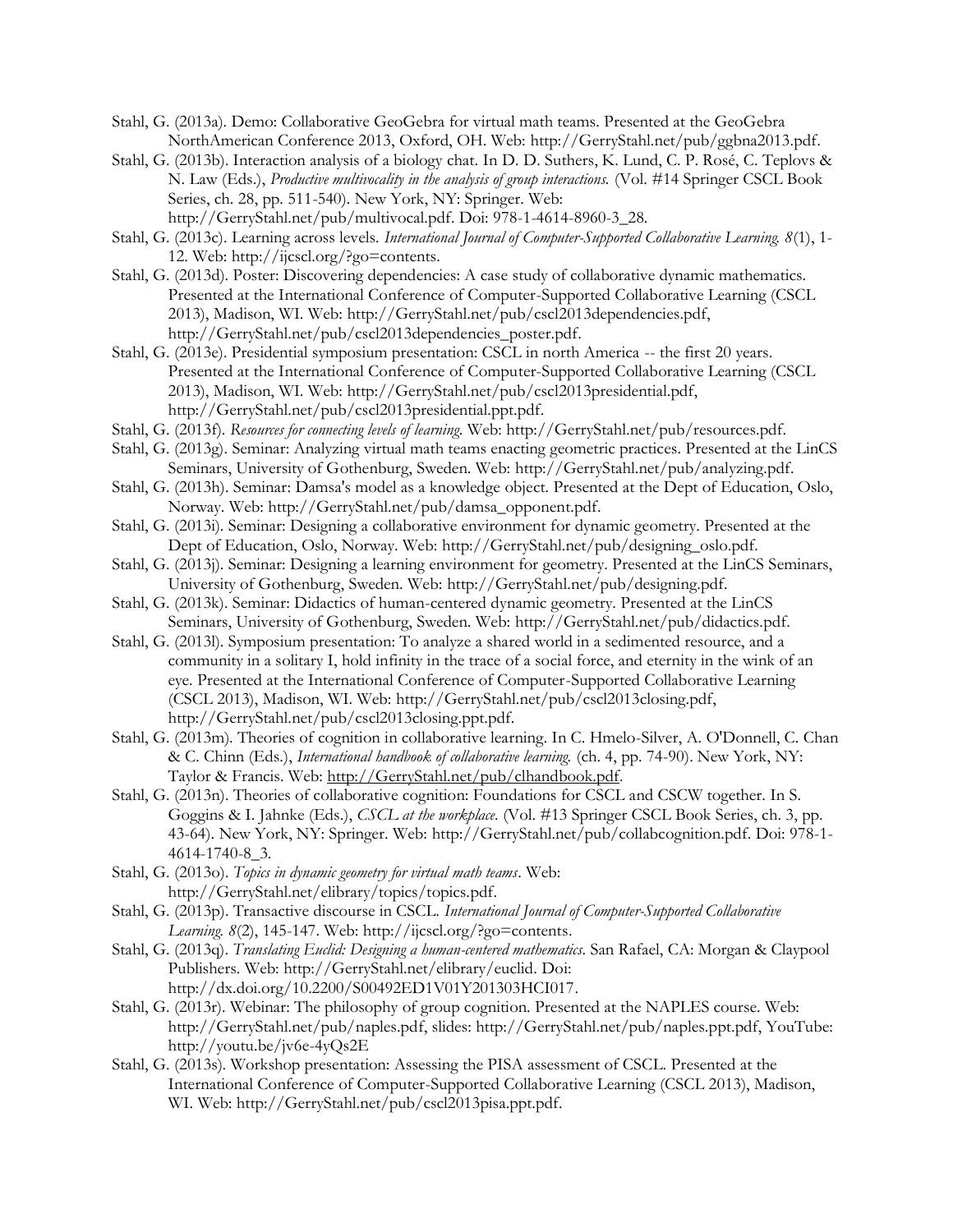- Stahl, G. (2013t). Workshop presentation: The integration of cognitive levels. Presented at the International Conference of Computer-Supported Collaborative Learning (CSCL 2013), Madison, WI. Web: http://GerryStahl.net/pub/cscl2013levels.pdf, http://GerryStahl.net/pub/cscl2013levels.ppt.pdf.
- Stahl, G., Hesse, F., & Law, N. (Eds.). (2013). *International journal of computer-supported collaborative learning*. New York, NY: Springer. Vol. 8, 4 quarterly issues, 486 pages pages. Web: http://ijcscl.org/?go=contents. Doi: http://www.springerlink.com/content/120055/.
- Stahl, G., Jeong, H., Ludvigsen, S., Sawyer, R. K., & Suthers, D. D. (2013). Workshop: Across levels of learning: A workshop on resources connecting levels of analysis. Presented at the International Conference of Computer-Supported Collaborative Learning (CSCL 2013), Madison, WI. Web: http://GerryStahl.net/pub/cscl2013workshop.pdf, http://GerryStahl.net/pub/cscl2013workshop\_call.pdf.
- Stahl, G., Law, N., & Hesse, F. (2013a). Collaborative learning at CSCL 2013. *International Journal of Computer-Supported Collaborative Learning. 8*(3), 267-269. Web: http://ijcscl.org/?go=contents.
- Stahl, G., Law, N., & Hesse, F. (2013b). Reigniting CSCL flash themes. *International Journal of Computer-Supported Collaborative Learning. 8*(4), 369-374. Web: http://ijcscl.org/?go=contents.
- Stahl, G., Mantoan, A., & Weimar, S. (2013). Demo: Collaborative dynamic mathematics in virtual math teams. Presented at the International Conference of Computer-Supported Collaborative Learning (CSCL 2013), Madison, WI. Web: http://GerryStahl.net/pub/cscl2013demo.ppt.pdf.
- Stahl, G., & Öner, D. (2013). *Resources for connecting levels of learning.* In the proceedings of the International Conference of Computer-Supported Collaborative Learning (CSCL 2013). Madison, WI. Web: http://GerryStahl.net/pub/cscl2013resources.pdf, http://GerryStahl.net/pub/cscl2013resources.ppt.pdf.
- Stahl, G. (2014a). The constitution of group cognition. In L. Shapiro (Ed.), *Handbook of embodied cognition.* (ch. 32, pp. 335-346). New York, NY: Routledge. Web: http://GerryStahl.net/pub/embodied.pdf.
- Stahl, G. (2014b). *Construct dynamic geometry together*. Web: http://GerryStahl.net/elibrary/topics/construct.pdf; http://ggbtu.be/b140867.
- Stahl, G. (2014c). *Explore dynamic geometry together*. Web: http://GerryStahl.net/elibrary/topics/explore.pdf.
- Stahl, G. (2014d). *Geogebrabook: Construct dynamic geometry together*. GeoGebraTube: GeoGebraTube. Web: http://ggbtu.be/b140867.
- Stahl, G. (2014e). *Group cognition displayed*. Web: http://GerryStahl.net/pub/displayed.pdf.
- Stahl, G. (2014f). Workshop: Interaction analysis of student teams enacting the practices of collaborative dynamic geometry. Presented at the International Conference of the Learning Sciences (ICLS 2014), Boulder, CO. Web: http://GerryStahl.net/pub/icls2014workshop.pdf.
- Stahl, G., Cress, U., Law, N., & Ludvigsen, S. (2014a). Analyzing the multidimensional construction of knowledge in diverse contexts. *International Journal of Computer-Supported Collaborative Learning. 9*(1), 1-6. Web: http://ijcscl.org/?go=contents.
- Stahl, G., Cress, U., Law, N., & Ludvigsen, S. (Eds.). (2014b). *International journal of computer-supported collaborative learning*. New York, NY: Springer. Vol. 9, 4 quarterly issues, 476 pages. Web: http://ijcscl.org/?go=contents. Doi: http://www.springerlink.com/content/120055/.
- Stahl, G., Cress, U., Ludvigsen, S., & Law, N. (2014). Dialogic foundations of CSCL. *International Journal of Computer-Supported Collaborative Learning. 9*(2), 117-125. Web: http://ijcscl.org/?go=contents.
- Stahl, G., Koschmann, T., & Suthers, D. (2014). Computer-supported collaborative learning. In R. K. Sawyer (Ed.), *Cambridge handbook of the learning sciences, revised version.* (ch. 24, pp. 479-500). Cambridge, UK: Cambridge University Press. Web: http://GerryStahl.net/pub/chls2.pdf.
- Stahl, G., Law, N., Cress, U., & Ludvigsen, S. (2014). Analyzing roles of individuals in small-group collaboration processes. *International Journal of Computer-Supported Collaborative Learning. 9*(4), 365-370. Web: http://ijcscl.org/?go=contents.
- Stahl, G., Ludvigsen, S., Law, N., & Cress, U. (2014). CSCL artifacts. *International Journal of Computer-Supported Collaborative Learning. 9*(3), 237-245. Web: http://ijcscl.org/?go=contents.
- Stahl, G., Weimar, S., Fetter, A., & Mantoan, A. (2014a). *Collaborative exploration of geometric dependencies in dynamic geometry.* In the proceedings of the Fifth North-American GeoGebra Conference 2014. Toronto, Canada. Web: http://GerryStahl.net/pub/ggb2014research.pdf.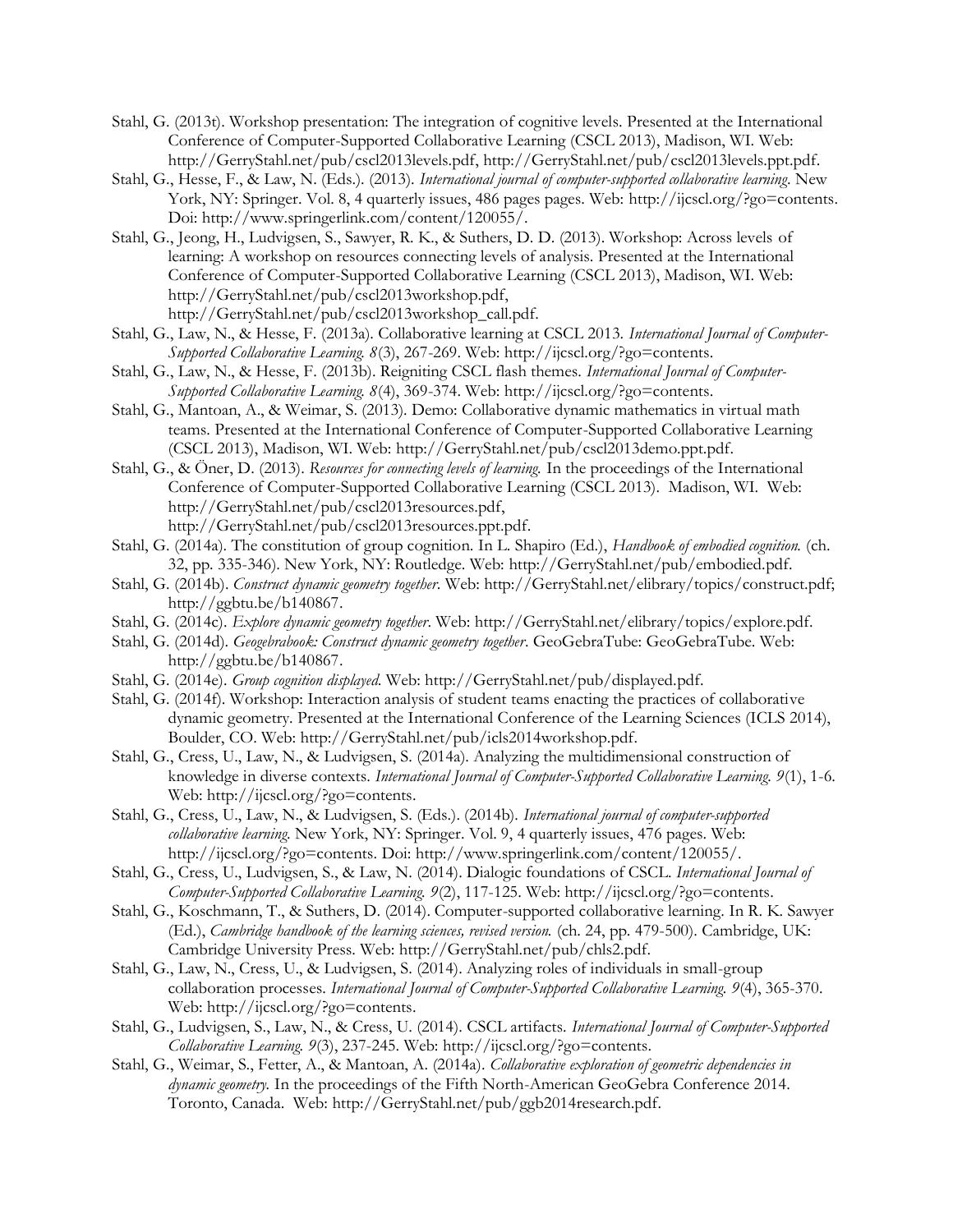- Stahl, G., Weimar, S., Fetter, A., & Mantoan, A. (2014b). Working group: Developing comprehensive opensource geometry curricula using GeoGebra. Presented at the Fifth North-American GeoGebra Conference 2014, Toronto, Canada. Web: http://GerryStahl.net/pub/ggb2014wg.pdf.
- Çakir, M. P., & Stahl, G. (2015). *Dragging as a referential resource for mathematical meaning making in a collaborative dynamic-geometry environment [nominated for best paper of conference].* In the proceedings of the CSCL 2015. Gothenburg, Sweden. Web: http://GerryStahl.net/pub/cscl2015cakir.pdf.
- Cress, U., Stahl, G., Ludvigsen, S., & Law, N. (2015). The core features of CSCL: Social situation, collaborative knowledge processes and their design. *International Journal of Computer-Supported Collaborative Learning. 10*(2), 109-116. Web: http://ijcscl.org/?go=contents.
- Khoo, M., & Stahl, G. (2015). *Constructing knowledge: A community of practice approach to evaluation in the VMT project.* In the proceedings of the CSCL 2015. Gothenburg, Sweden. Web: http://GerryStahl.net/pub/cscl2015khoo.pdf.
- Ludvigsen, S., Stahl, G., Law, N., & Cress, U. (2015). From the editors: Collaboration and the formation of new knowledge artifacts. *International Journal of Computer-Supported Collaborative Learning. 10*(1), 1-6. Web: http://ijcscl.org/?go=contents.
- Öner, D., & Stahl, G. (2015a). Poster: Tracing the change in discourse in a collaborative dynamic-geometry environment: From visual to more mathematical. Presented at the CSCL 2015, Gothenburg, Sweden. Web: http://GerryStahl.net/pub/cscl2015oner.pdf.
- Öner, D., & Stahl, G. (2015b). *Tracing the change in discourse from visual to more mathematical*. Unpublished manuscript. Web: http://GerryStahl.net/pub/tracing.pdf.
- Stahl, G. (2015a). *Adventures in dynamic geometry*. Philadelphia, PA: Gerry Stahl at Lulu. Web: http://GerryStahl.net/elibrary/topics.
- Stahl, G. (2015b). Computer-supported academically productive discourse. In L. Resnick, C. Asterhan & S. Clarke (Eds.), *Socializing intelligence through academic talk and dialogue.* (pp. 213-224): AERA Publications. Web: http://GerryStahl.net/pub/lrdc2015.pdf.
- Stahl, G. (2015c). Conceptualizing the intersubjective group. *International Journal of Computer-Supported Collaborative Learning. 10*(3), 209-217. Web: http://ijcscl.org/?go=contents.
- Stahl, G. (2015d). *The construction crew game*. Web: http://GerryStahl.net/elibrary/topics/game.pdf; http://ggbtu.be/b154045.
- Stahl, G. (2015e). A decade of CSCL. *International Journal of Computer-Supported Collaborative Learning. 10*(4), 337- 344. Web: http://ijcscl.org/?go=contents.
- Stahl, G. (2015f). *Essays in collaborative dynamic geometry*. Philadelphia, PA: Gerry Stahl at Lulu. Web: http://GerryStahl.net/elibrary/dynamic.
- Stahl, G. (2015g). *Essays in computer-supported collaborative learning*. Philadelphia, PA: Gerry Stahl at Lulu. Web: http://GerryStahl.net/elibrary/cscl.
- Stahl, G. (2015h). *Essays in group-cognitive science*. Philadelphia, PA: Gerry Stahl at Lulu. Web: http://GerryStahl.net/elibrary/science.
- Stahl, G. (2015i). *Essays in online mathematics interaction*. Philadelphia, PA: Gerry Stahl at Lulu. Web: http://GerryStahl.net/elibrary/math.
- Stahl, G. (2015j). *Essays in philosophy of group cognition*. Philadelphia, PA: Gerry Stahl at Lulu. Web: http://GerryStahl.net/elibrary/theory.
- Stahl, G. (2015k). Invited talk: A digital didactic design for group cognition. Presented at the Digital Didactical Designs DDD2015, Umea, Sweden. Web: http://GerryStahl.net/pub/umea.pdf; http://GerryStahl.net/pub/umea.ppt.pdf.
- Stahl, G. (2015l). *Overview and autobiographical essays*. Philadelphia, PA: Gerry Stahl at Lulu. Web: http://GerryStahl.net/elibrary/overview.
- Stahl, G., Cress, U., Law, N., & Ludvigsen, S. (Eds.). (2015). *International journal of computer-supported collaborative learning*. New York, NY: Springer. Vol. 10 four quarterly issues, 447 pages. Web: http://ijcscl.org/?go=contents. Doi: http://www.springerlink.com/content/120055/.
- Ludvigsen, S., Cress, U., Law, N., Rose, C. P., & Stahl, G. (2016a). Collaboration scripts and scaffolding. *International Journal of Computer-Supported Collaborative Learning. 11*(4), 381–385. Web: http://ijcscl.org/?go=contents.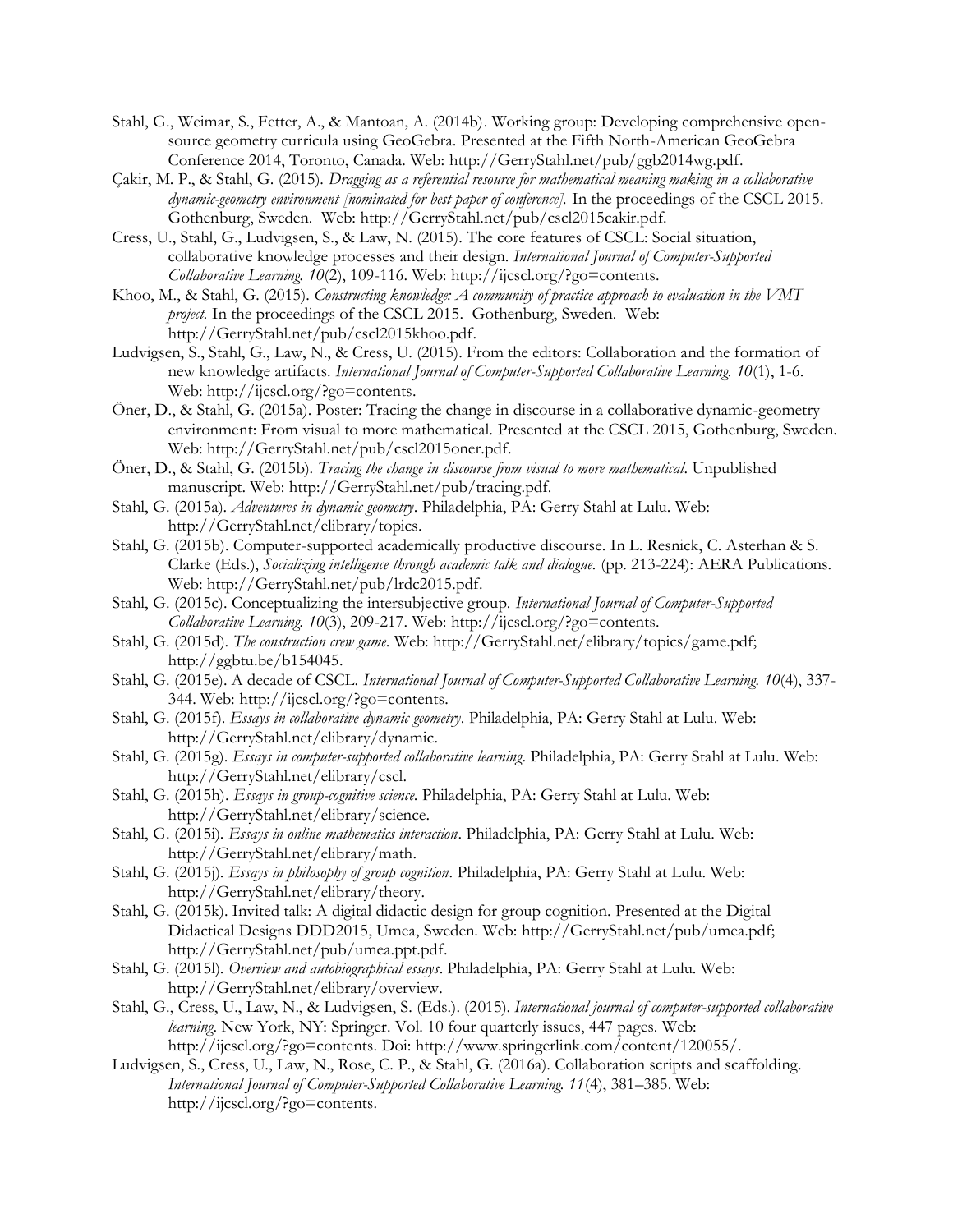- Ludvigsen, S., Cress, U., Law, N., Rose, C. P., & Stahl, G. (2016b). Future-looking conversations in CSCL. *International Journal of Computer-Supported Collaborative Learning. 11*(3), 255-262. Web: http://ijcscl.org/?go=contents.
- Stahl, G. (2016a). *Constructing dynamic triangles together: The development of mathematical group cognition*. Cambridge, UK: Cambridge University Press. Web: http://GerryStahl.net/elibrary/analysis. Doi: http://www.cambridge.org/la/academic/subjects/psychology/educationalpsychology/constructing-dynamic-triangles-together-development-mathematical-groupcognition?format=HB
- Stahl, G. (2016b). From intersubjectivity to group cognition. *Computer Supported Cooperative Work (CSCW). 25*(4), 355-384. Web: http://GerryStahl.net/pub/intersubjectivity.pdf
- Stahl, G. (2016c). The group as paradigmatic unit of analysis: The contested relationship of CSCL to the learning sciences. In M. A. Evans, M. J. Packer & R. K. Sawyer (Eds.), *Reflections on the learning sciences.* (ch. 5, pp. 76-102). New York, NY: Cambridge University Press. Web: http://GerryStahl.net/pub/ls.pdf.
- Ludvigsen, S., Cress, U., Law, N., Stahl, G., & Rose, C. P. (2017). Future direction for the CSCL field: Methodologies and eight controversies *International Journal of Computer-Supported Collaborative Learning. 12*(4), 337-341. Web: http://ijcscl.org/?go=contents.
- Ludvigsen, S., Law, N., Rose, C. P., & Stahl, G. (2017). Frameworks for mass collaboration, adaptable scripts, complex systems theory and collaborative writing. *International Journal of Computer-Supported Collaborative Learning. 12*(2), 127-131. Web: http://ijcscl.org/?go=contents.
- Rose, C. P., Ludvigsen, S., Law, N., Cress, U., & Stahl, G. (2017). Divisive or facilitative: The two faces of technology in CSCL. *International Journal of Computer-Supported Collaborative Learning. 12*(3), 215-220. Web: http://ijcscl.org/?go=contents.
- Stahl, G. (2017a). Designing for quality of life. Presented at the Design Trade-Offs for Quality of Life: Exploring Grand Challenges for the Digital Age, Schloss Herrenhausen, Hannover, Germany. Web: http://GerryStahl.net/pub/discussant.pdf.
- Stahl, G. (2017b). Group practices: A new way of viewing CSCL. *International Journal of Computer-Supported Collaborative Learning. 12*(1), 113–126. Web: http://GerryStahl.net/pub/practices.pdf.
- Cress, U., Stahl, G., Rose, C. P., Law, N., & Ludvigsen, S. (2018). Forming social systems by coupling minds at different levels of cognition: Design, tools, and research methods. *International Journal of Computer-Supported Collaborative Learning. 13*(3), 235-240. Web: http://ijcscl.org/?go=contents.
- Ludvigsen, S., Cress, U., Law, N., Stahl, G., & Rose, C. P. (2018). Multiple forms of regulation and coordination across levels in educational settings. *International Journal of Computer-Supported Collaborative Learning. 13*(1), 1-6. Web: http://ijcscl.org/?go=contents.
- Ludvigsen, S., Cress, U., Rose, C. P., Law, N., & Stahl, G. (2018). Developing understanding beyond the given knowledge and new methodologies for analyses in CSCL. *International Journal of Computer-Supported Collaborative Learning. 13*(4), 359-364. Web: http://ijcscl.org/?go=contents.
- Stahl, G. (2018). *Works of 3-d form*. Philadelphia, PA: Gerry Stahl at Lulu. Web: http://GerryStahl.net/elibrary/form
- Stahl, G. (2019). *Theoretical investigations*. Philadelphia, PA: Gerry Stahl at Lulu. Web: http://GerryStahl.net/elibrary/investigations.
- Stahl, A. M. (2020a). Coin finds from the Nickerson site, chatham, ma. *The Journal of Early American Numismatics. 3*(2), 201-208. Web: http://GerryStahl.net/SMTF/coinarticle.pdf.
- Stahl, A. M., & Stahl, G. (2020a). Historic coin finds at the Nickerson homestead. *Cape Cod Chronicle.* Web: http://GerryStahl.net/pub/coinfinds.pdf.
- Stahl, A. M., & Stahl, G. (2020b). *Historic coin finds at the Nickerson homestead*. Unpublished manuscript. Web: http://GerryStahl.net/pub/coins.pdf.
- Stahl, G. (2020b). Das representações individuais à cognição de grupo [portuguese translation of: From individual representations to group cognition]. *Revista Virtual de Estudos da Linguagem - ReVEL. 18*(35). Web: http://GerryStahl.net/pub/revel.pdf.
- Stahl, G. (2020c). *Dynamic geometry game for pods*. Chatham, MA: Gerry Stahl at Lulu. Web: http://GerryStahl.net/elibrary/game/game.pdf.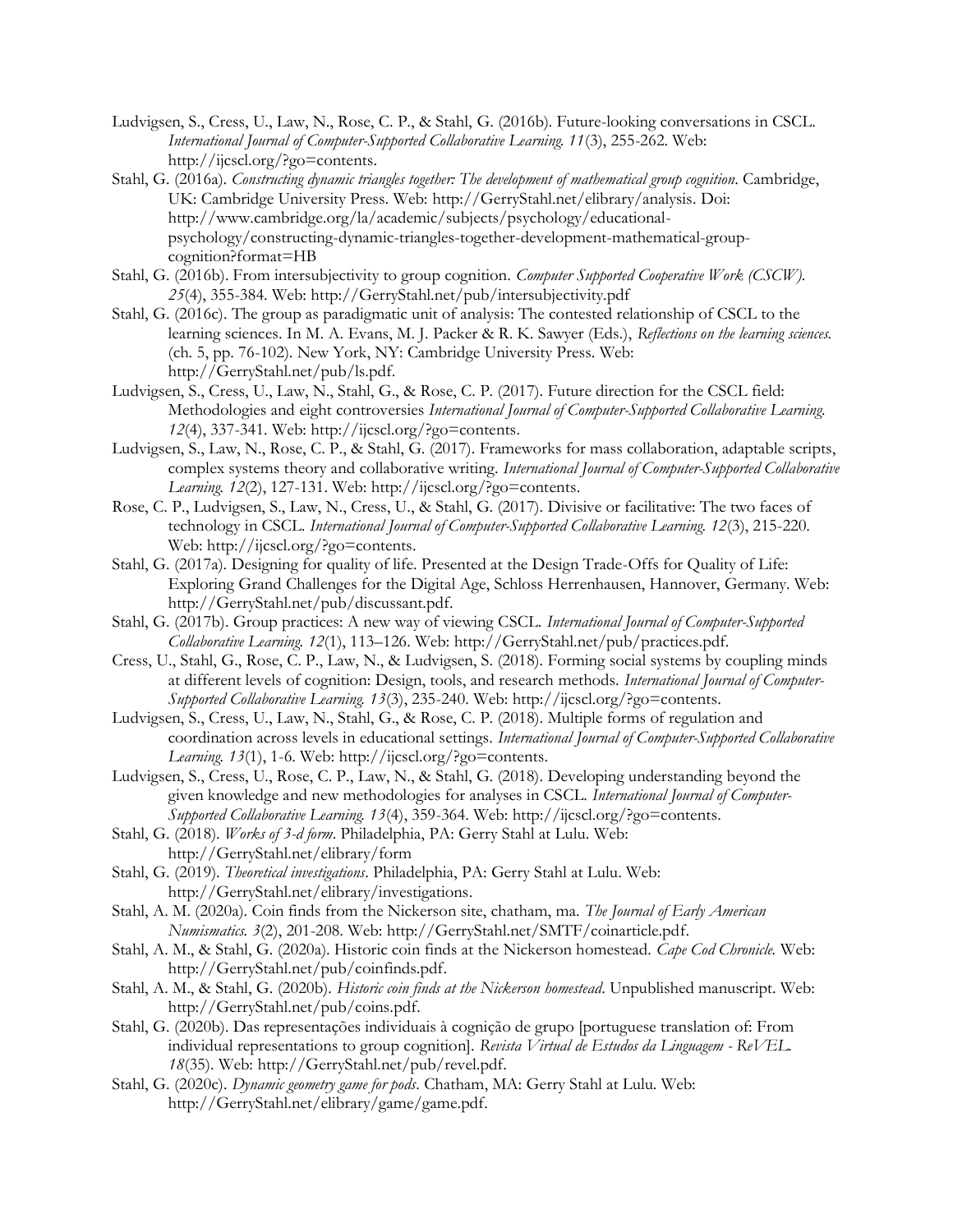- Çakir, M. P., Zemel, A., & Stahl, G. (2021). Investigation 12. The joint organization of interaction within a multimodal CSCL medium In G. Stahl (Ed.), *Theoretical investigations: Philosophical foundations of group cognition.* (ch. 12, pp. 257-290). New York, NY: Springer. Doi: https://doi.org/10.1007/978-3-030- 49157-4\_12.
- Medina, R., & Stahl, G. (2021). Analysis of group practices. In U. Cress, C. Rosé, A. Wise & J. Oshima (Eds.), *International handbook of computer-supported collaborative learning.* New York, NY: Springer. Web: http://GerryStahl.net/pub/gpanalysis.pdf.
- Stahl, G. (2021a). Investigation 1. Advancing a CSCL vision. In G. Stahl (Ed.), *Theoretical investigations: Philosophical foundations of group cognition.* (ch. 1, pp. 3-26). New York, NY: Springer. Web: http://GerryStahl.net/elibrary/investigations/advancing.pdf. Doi: https://doi.org/10.1007/978-3- 030-49157-4\_1.
- Stahl, G. (2021b). Investigation 2. A theory of group cognition in CSCL. In G. Stahl (Ed.), *Theoretical investigations: Philosophical foundations of group cognition.* (ch. 2, pp. 27-61). New York, NY: Springer. Web: http://GerryStahl.net/elibrary/investigations/theory.pdf. Doi: 10.1007/978-3-030-49157-4\_2.
- Stahl, G. (2021c). Investigation 8. Thinking as communicating: Human development, the growth of discourses and mathematizing. In G. Stahl (Ed.), *Theoretical investigations: Philosophical foundations of group cognition.* (ch. 8, pp. 169-176). New York, NY: Springer. Doi: https://doi.org/10.1007/978-3-030- 49157-4\_8.
- Stahl, G. (2021d). Investigation 15. A paradigmatic unit of analysis. In G. Stahl (Ed.), *Theoretical investigations: Philosophical foundations of group cognition.* (ch. 15, pp. 357-377). New York, NY: Springer. Doi: https://doi.org/10.1007/978-3-030-49157-4\_15.
- Stahl, G. (2021e). Investigation 16. Adopting group practices. In G. Stahl (Ed.), *Theoretical investigations: Philosophical foundations of group cognition.* (ch. 16, pp. 379-395). New York, NY: Springer. Doi: https://doi.org/10.1007/978-3-030-49157-4\_16.
- Stahl, G. (2021f). Investigation 18. From intersubjectivity to group cognition In G. Stahl (Ed.), *Theoretical investigations: Philosophical foundations of group cognition.* (ch. 18, pp. 417-438). New York, NY: Springer. Doi: https://doi.org/10.1007/978-3-030-49157-4\_18.
- Stahl, G. (2021g). Investigation 19. The constitution of group cognition In G. Stahl (Ed.), *Theoretical investigations: Philosophical foundations of group cognition.* (ch. 19, pp. 439-449). New York, NY: Springer. Doi: https://doi.org/10.1007/978-3-030-49157-4\_19.
- Stahl, G. (2021h). Investigation 20. Theories of shared understanding In G. Stahl (Ed.), *Theoretical investigations: Philosophical foundations of group cognition.* (ch. 20, pp. 451-464). New York, NY: Springer. Doi: https://doi.org/10.1007/978-3-030-49157-4\_20.
- Stahl, G. (2021i). Investigation 21. Academically productive interaction In G. Stahl (Ed.), *Theoretical investigations: Philosophical foundations of group cognition.* (ch. 21, pp. 465-477). New York, NY: Springer. Doi: https://doi.org/10.1007/978-3-030-49157-4\_21.
- Stahl, G. (2021j). Investigation 22. Supporting group cognition with a cognitive tool. In G. Stahl (Ed.), *Theoretical investigations: Philosophical foundations of group cognition.* (ch. 22, pp. 479-492). New York, NY: Springer. Doi: https://doi.org/10.1007/978-3-030-49157-4\_22.
- Stahl, G. (2021k). Investigation 23. Sustaining interaction in a CSCL environment. In G. Stahl (Ed.), *Theoretical investigations: Philosophical foundations of group cognition.* (ch. 23, pp. 493-515). New York, NY: Springer. Doi: https://doi.org/10.1007/978-3-030-49157-4\_23.
- Stahl, G. (2021l). Investigation 24. Viewing learning and thinking in groups. In G. Stahl (Ed.), *Theoretical investigations: Philosophical foundations of group cognition.* (ch. 24, pp. 517-540). New York, NY: Springer. Doi: https://doi.org/10.1007/978-3-030-49157-4\_24.
- Stahl, G. (2021m). Investigation 25. Structuring problem-solving. In G. Stahl (Ed.), *Theoretical investigations: Philosophical foundations of group cognition.* (ch. 25, pp. 541-567). New York, NY: Springer. Doi: https://doi.org/10.1007/978-3-030-49157-4\_25.
- Stahl, G. (2021n). Redesigning mathematical curriculum for blended learning. *Education Sciences. 11*(165), 1-12. Web: https://www.mdpi.com/2227-7102/11/4/165 and http://GerryStahl.net/pub/pods.pdf.
- Stahl, G. (2021o). *Theoretical investigations: Philosophical foundations of group cognition*. New York, NY: Springer. Web: http://GerryStahl.net/elibrary/investigations. Doi: 10.1007/978-3-030-49157-4.